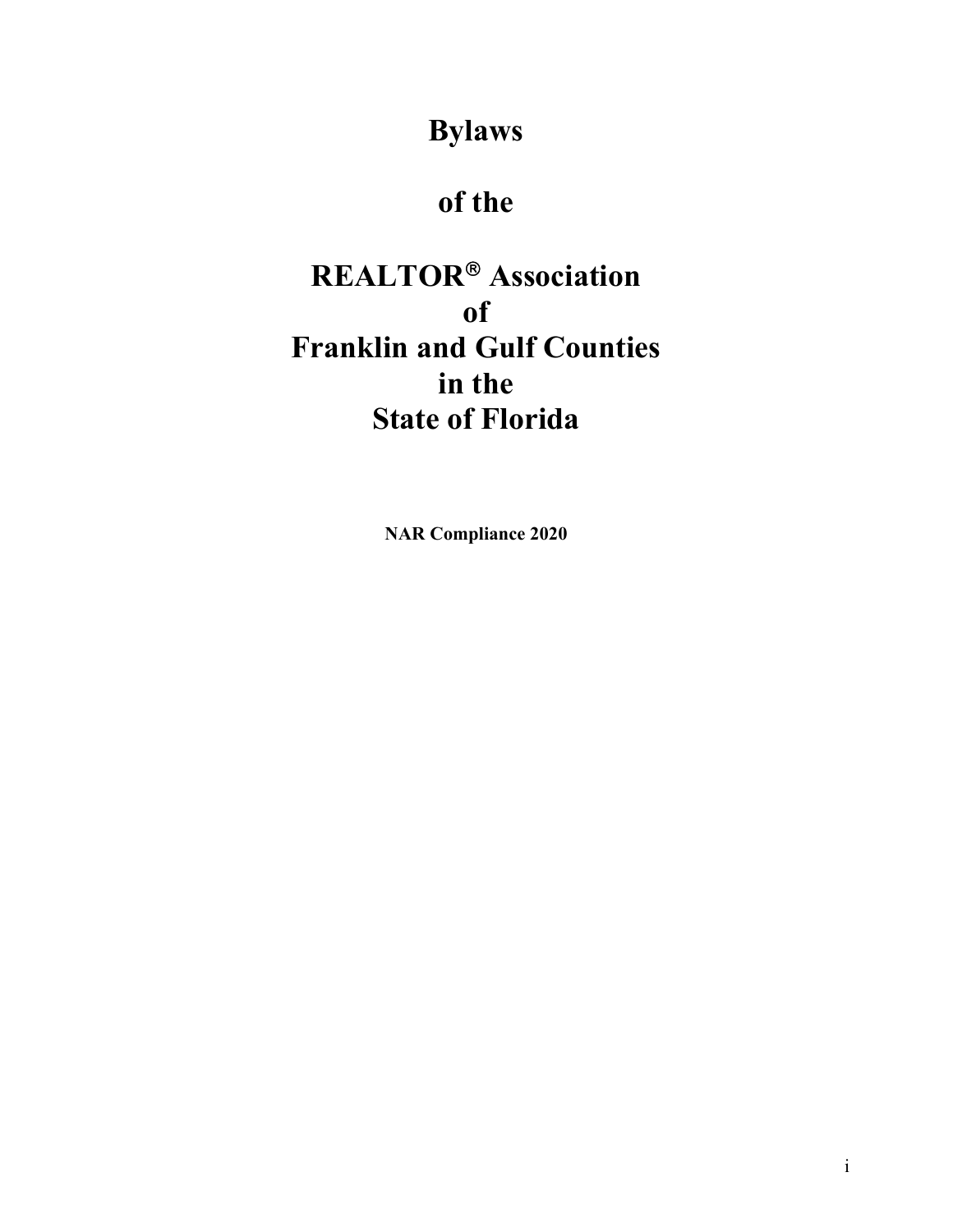#### **Foreword**

This document is compiled from a model document prepared by the NATIONAL ASSOCIATION OF REALTORS®. The changes from this model document involve selection of options given in the model document that best fit the operating characteristics of the REALTOR® Association of Franklin and Gulf Counties. Along with this document, the REALTOR<sup>®</sup> Association of Franklin and Gulf Counties, Multiple Listing Service Rules and Regulations have been modified and updated standards to make them consistent with these Bylaws.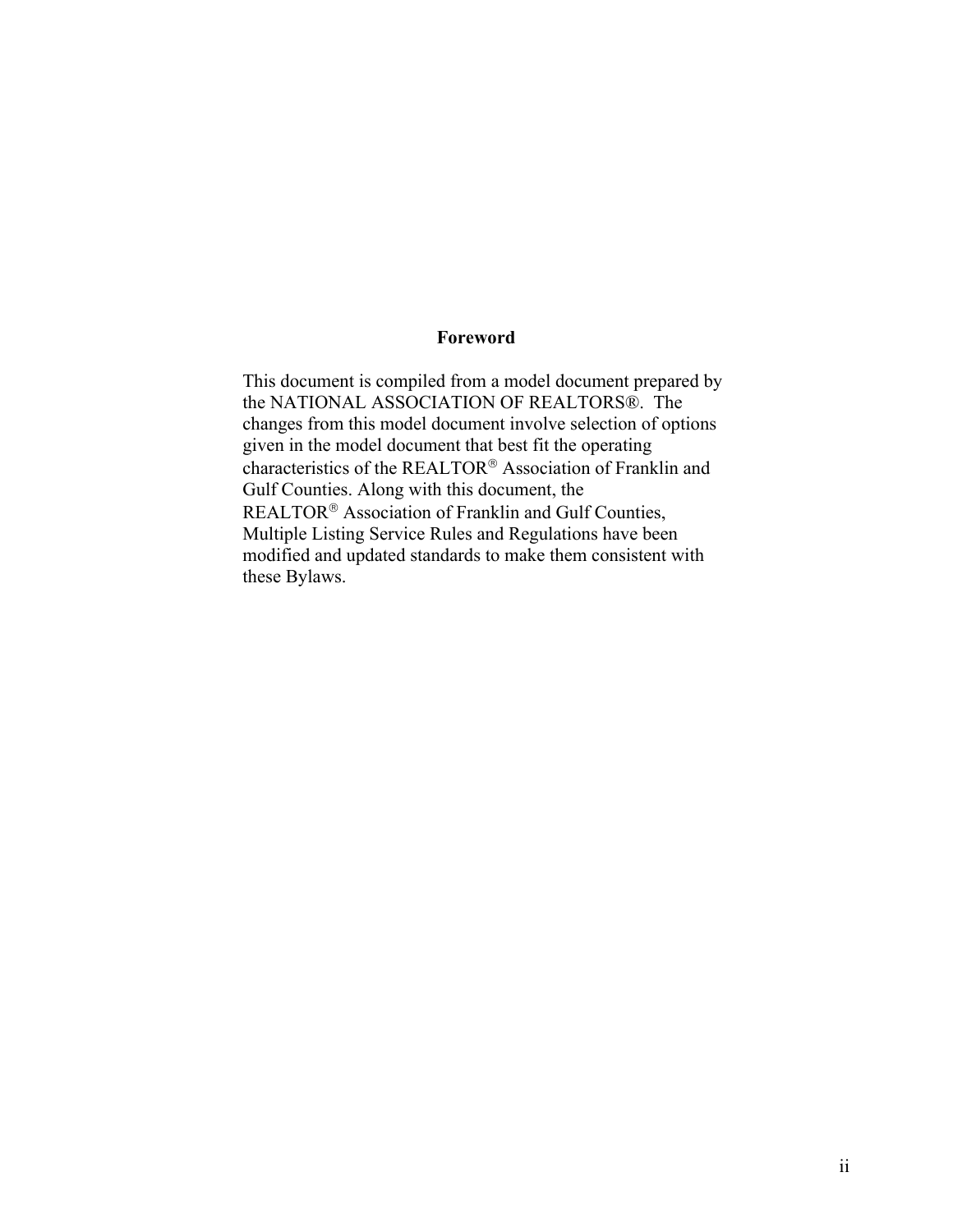## **Table of Contents**

| <b>Article I - Name</b>                                     | $\overline{\mathbf{4}}$ |
|-------------------------------------------------------------|-------------------------|
| Article II – Objective                                      | $\boldsymbol{4}$        |
| <b>Article III - Jurisdiction</b>                           | 5                       |
| <b>Article IV – Membership</b>                              | 5                       |
| <b>Article V - Qualification and Election</b>               | 7                       |
| <b>Article VI - Privileges and Obligations</b>              | 12                      |
| <b>Article VII - Professional Standards and Arbitration</b> | 15                      |
| Article VIII - Use of the Terms REALTOR® and REALTORS®      | 16                      |
| <b>Article IX - State and National Memberships</b>          | 16                      |
| <b>Article X - Dues and Assessments</b>                     | 17                      |
| <b>Article XI - Officers and Directors</b>                  | 20                      |
| <b>Article XII- Meetings</b>                                | 22                      |
| <b>Article XIII - Committee</b>                             | 23                      |
| <b>Article XIV - Fiscal and Elective Year</b>               | 24                      |
| <b>Article XV - Rules of Order</b>                          | 24                      |
| <b>Article XVI - Amendments</b>                             | 24                      |
| <b>Article XVII - Dissolution</b>                           | 24                      |
| <b>Article XVIII - Multiple Listing</b>                     | 25                      |
| <b>Member Policy Statement</b>                              | 30                      |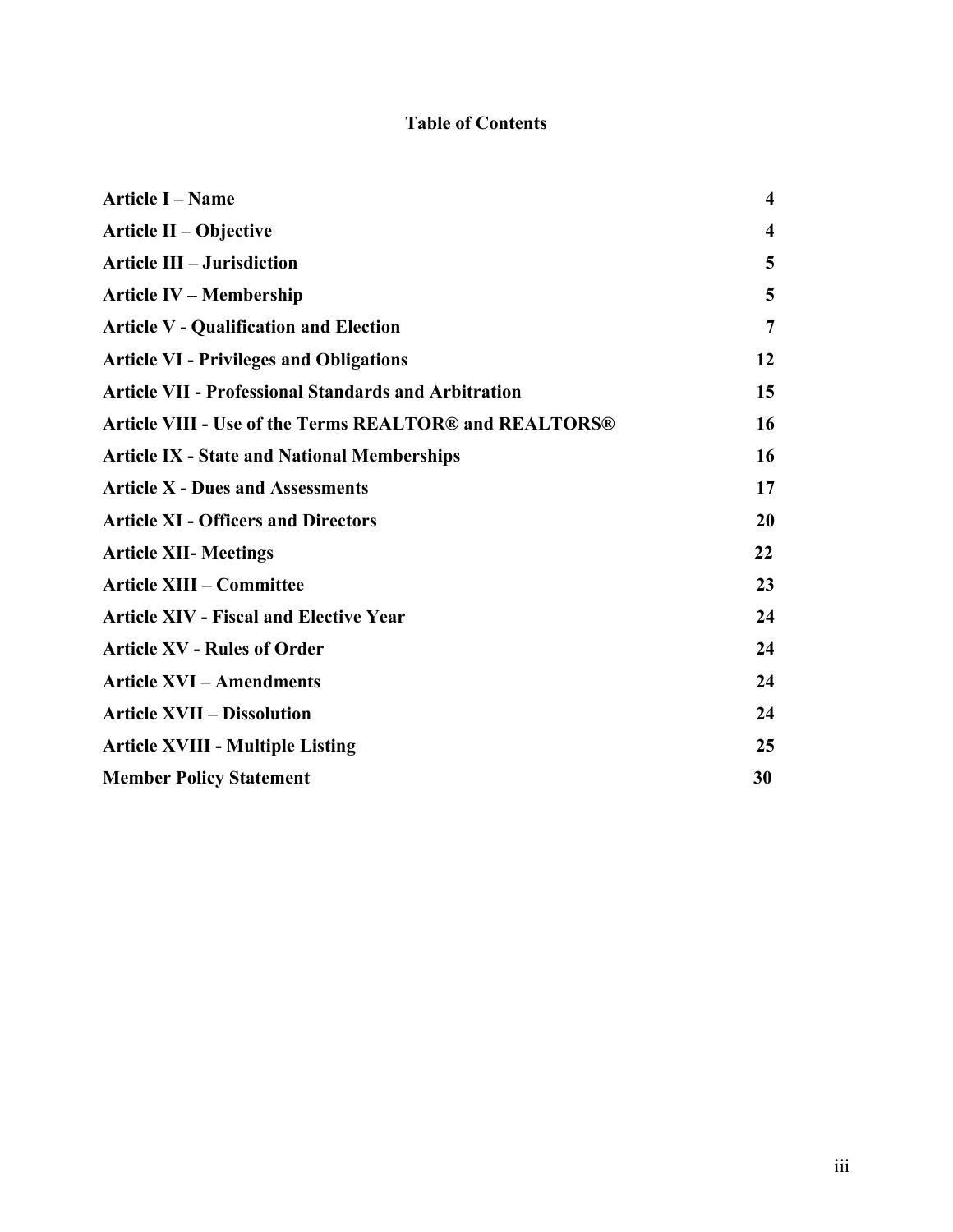### **Bylaws of the**

## **REALTOR Association of Franklin and Gulf Counties**

#### **Article I - Name**

**Section l. Name:** The name of this organization shall be the **REALTOR Association of Franklin and Gulf Counties Incorporated**, hereinafter referred to as the "Association."

**Section 2. REALTORS®:** Inclusion and retention of the Registered Collective Membership Mark REALTOR® in the name of the Association shall be governed by the Constitution and Bylaws of the NATIONAL ASSOCIATION OF REALTORS® as from time to time amended.

#### **Article II – Objective:**

The objectives of the Association are:

**Section I.** To unite those engaged in the recognized branches of the real estate profession for the purpose of exerting a beneficial influence upon the profession and related interests.

**Section 2**. To promote and maintain high standards of conduct in the real estate profession as expressed in the Code of Ethics of the NATIONAL ASSOCIATION OF REALTORS®.

**Section 3.** To provide a unified medium for real estate owners and those engaged in the real estate profession whereby their interests may be safeguarded and advanced.

**Section 4.** To further the interests of home and other real property ownership.

**Section 5.** To unite those engaged in the real estate profession in this community with the Florida REALTORS® and the NATIONAL ASSOCIATION OF REALTORS®, thereby furthering their own objectives throughout the state and nation, and obtaining the benefits and privileges of membership therein.

**Section 6.** To designate, for the benefit of the public, individuals authorized to use the terms REALTOR® and REALTORS® as licensed, prescribed, and controlled by the NATIONAL ASSOCIATION OF REALTORS®.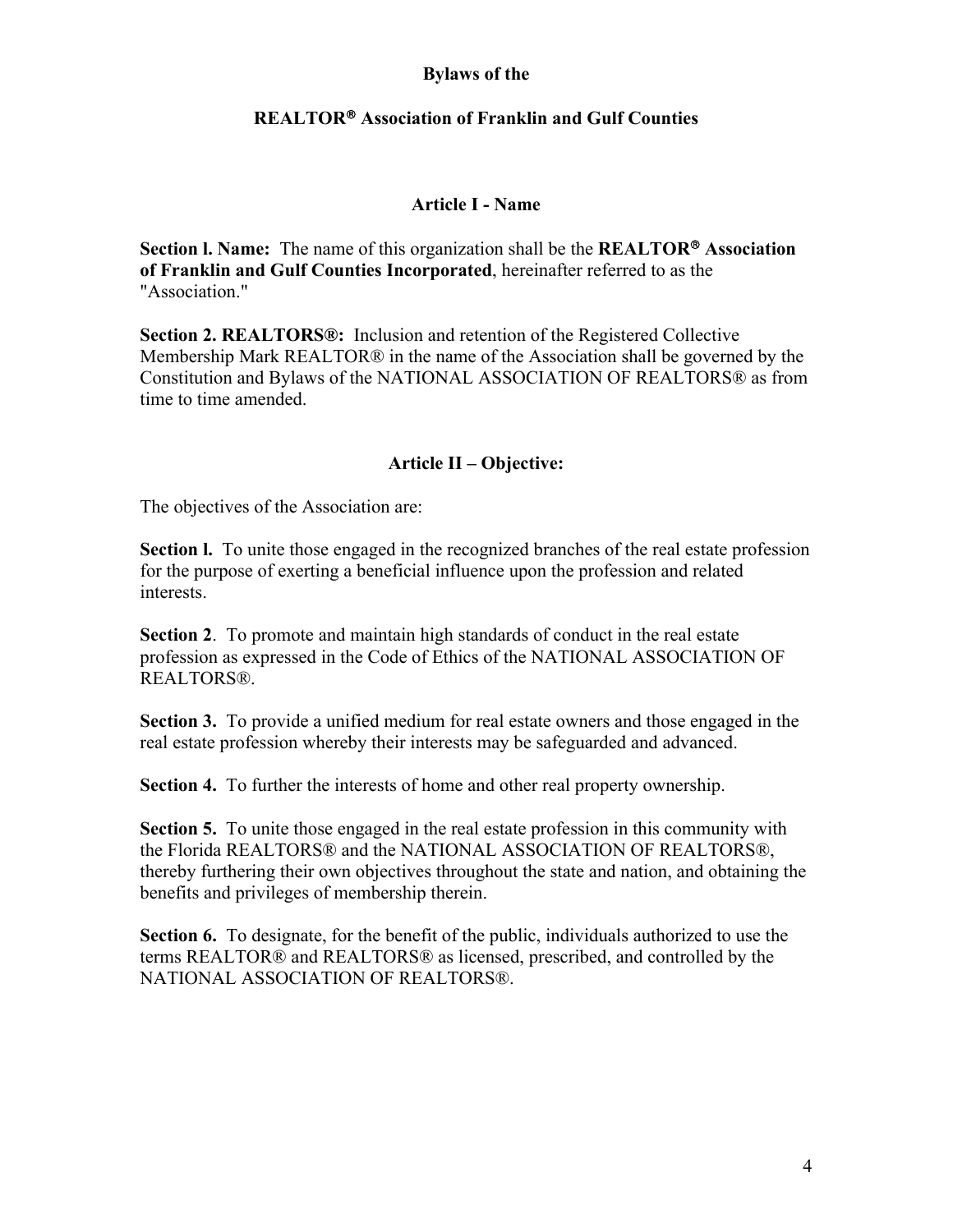## **Article III – Jurisdiction :**

**Section l.** The territorial jurisdiction of the Association as a Member of the NATIONAL ASSOCIATION OF REALTORS® is: All of Franklin County, Florida and Gulf County, Florida

**Section 2.** Territorial jurisdiction is defined to mean:

(a) The right and duty to control the use of the terms REALTOR® and REALTORS®, subject to the conditions set forth in these Bylaws and those of the NATIONAL ASSOCIATION OF REALTORS®, in return for which the Association agrees to protect and safeguard the property rights of the National Association in the terms.

#### **Article IV – Membership:**

**Section I.** There shall be six classes of members as follows:

**(a) REALTOR® Members:** REALTOR® Members, whether primary or secondary shall be:

(l) Individuals who, as sole proprietors, partners, corporate officers, or branch office managers, are engaged actively in the real estate profession, including buying, selling, exchanging, renting or leasing, managing, appraising for others for compensation, counseling, building, developing or subdividing real estate, and who maintain or are associated with an established real estate office in the state of Florida or a state contiguous thereto. All persons who are partners in a partnership, or all officers in a corporation who are actively engaged in the real estate profession within the state or a state contiguous thereto shall qualify for REALTOR® Membership only, and each is required to hold REALTOR® Membership (except as provided in the following paragraph) in an Association of REALTORS® within the state or a state contiguous thereto unless otherwise qualified for Institute Affiliate Membership as described in Section l (b) of Article IV.

In the case of a real estate firm, partnership, or corporation, whose business activity is substantially all commercial, only those principals actively engaged in the real estate business in connection with the same office, or any other offices within the jurisdiction of the association in which one of the firm's principals holds REALTOR $\circledR$  membership, shall be required to hold REALTOR<sup>®</sup> membership unless otherwise qualified for Institute Affiliate Membership as described in Section 1 (b) of Article IV. (Amended 1/01)

NOTE: REALTOR® Members may obtain membership in a "secondary" Association in another state.

(2) Individuals who are engaged in the real estate profession other than as sole proprietors, partners, corporate officers, or branch office managers and are associated with a REALTOR® Member and meet the qualifications set out in Article V.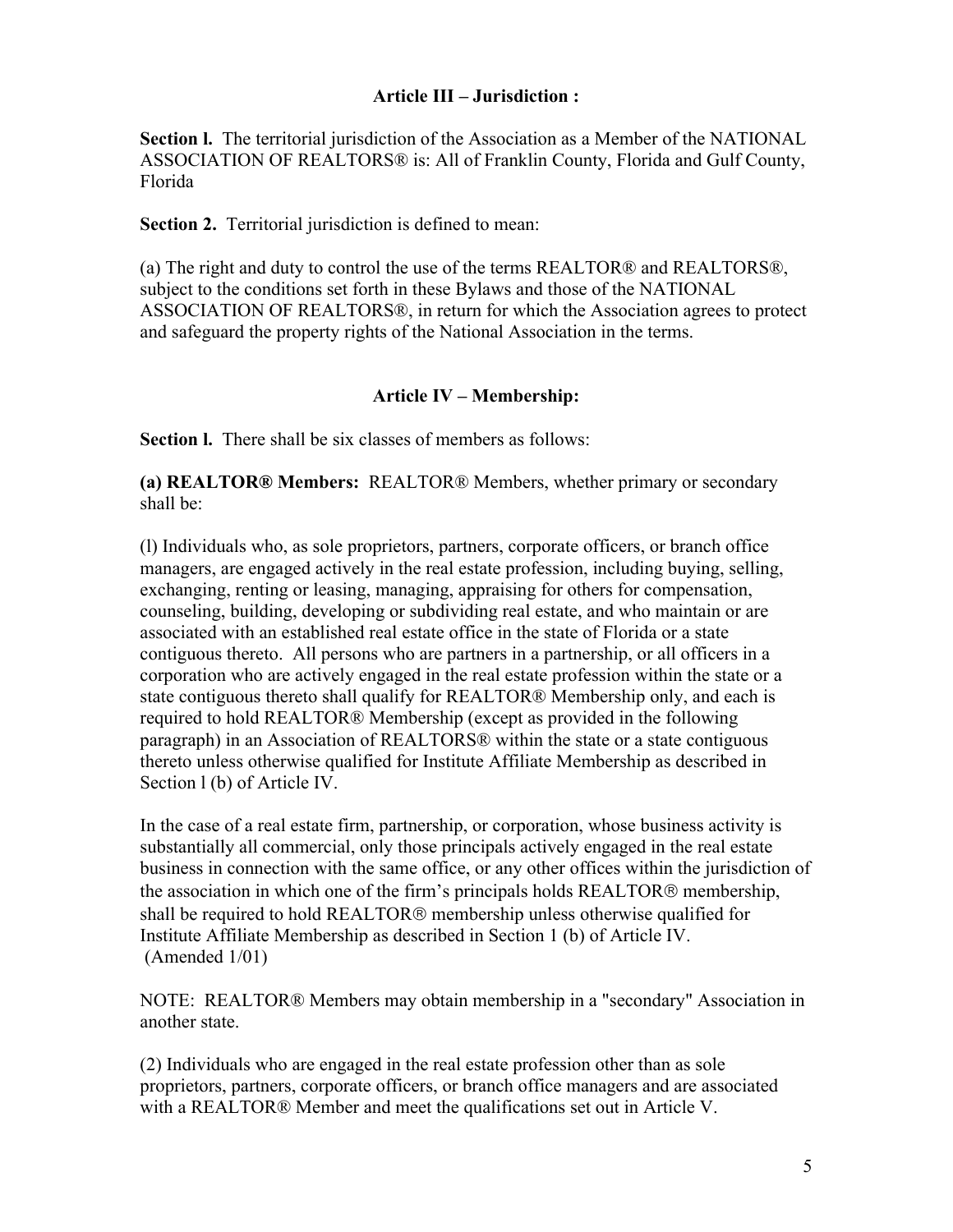**(3) Franchise REALTOR® Membership:** Corporate officers (who may be licensed or unlicensed) of a real estate brokerage franchise organization with at least one hundred fifty (150) franchisees located within the United States, its insular possessions and the commonwealth of Puerto Rico, elected to membership pursuant to the provisions in the NAR Constitution and Bylaws. Such individuals shall enjoy all of the rights, privileges and obligations of REALTOR® membership (including compliance with the Code of Ethics) except: obligations related to association mandated education, meeting attendance, or indoctrination classes or other similar requirements; the right to use the term REALTOR® in connection with their franchise organization's name; and the right to hold elective office in the local association, state association and National Association.

**(4) Primary and secondary REALTOR® Members:** An individual is a primary member if the Association pays state and National dues based on such Member. An individual is a secondary Member if state and National dues are remitted through another Association. One of the principals in a real estate firm must be a Designated REALTOR® member of the Association in order for licensees affiliated with the firm to select the Association as their "primary" Association.

**(5) Designated REALTOR® Members:** Each firm (or office in the case of firms with multiple office locations) shall designate in writing one REALTOR® Member who shall be responsible for all duties and obligations of Membership including the obligation to arbitrate (or to mediation if required by the association) pursuant to Article 17 of the Code of Ethics and the payment of Association dues as established in Article X of the Bylaws. The "Designated REALTOR®" must be a sole proprietor, partner, corporate officer, or branch office manager acting on behalf of the firm's principal(s) and must meet all other qualifications for REALTOR® Membership established in Article V, Section 2, of the Bylaws. (Amended 11/11)

 **(b) Institute Affiliate Members:** Institute Affiliate members shall be individuals who hold a professional designation awarded by an Institute, Society, or Council affiliated with the NATIONAL ASSOCIATION OF REALTORS® that addresses a specialty area other than residential brokerage or individuals who otherwise hold a class of membership in such Institute, Society or Council that confers the right to hold office. Any such individual, if otherwise eligible, may elect to hold REALTOR® membership, subject to payment of applicable dues for such membership.

**(c) Affiliate Members:** Affiliate Members shall be real estate owners and other individuals or firms who, while not engaged in the real estate profession as defined in paragraphs (a) or (b) of this Section, have interests requiring information concerning real estate, and are in sympathy with the objectives of the Association.

**(d) Public Service Members:** Public Service Members shall be individuals who are interested in the real estate profession as employees of or affiliated with educational, public utility, governmental or other similar organizations, but are not engaged in the real estate profession on their own account or in association with an established real estate business.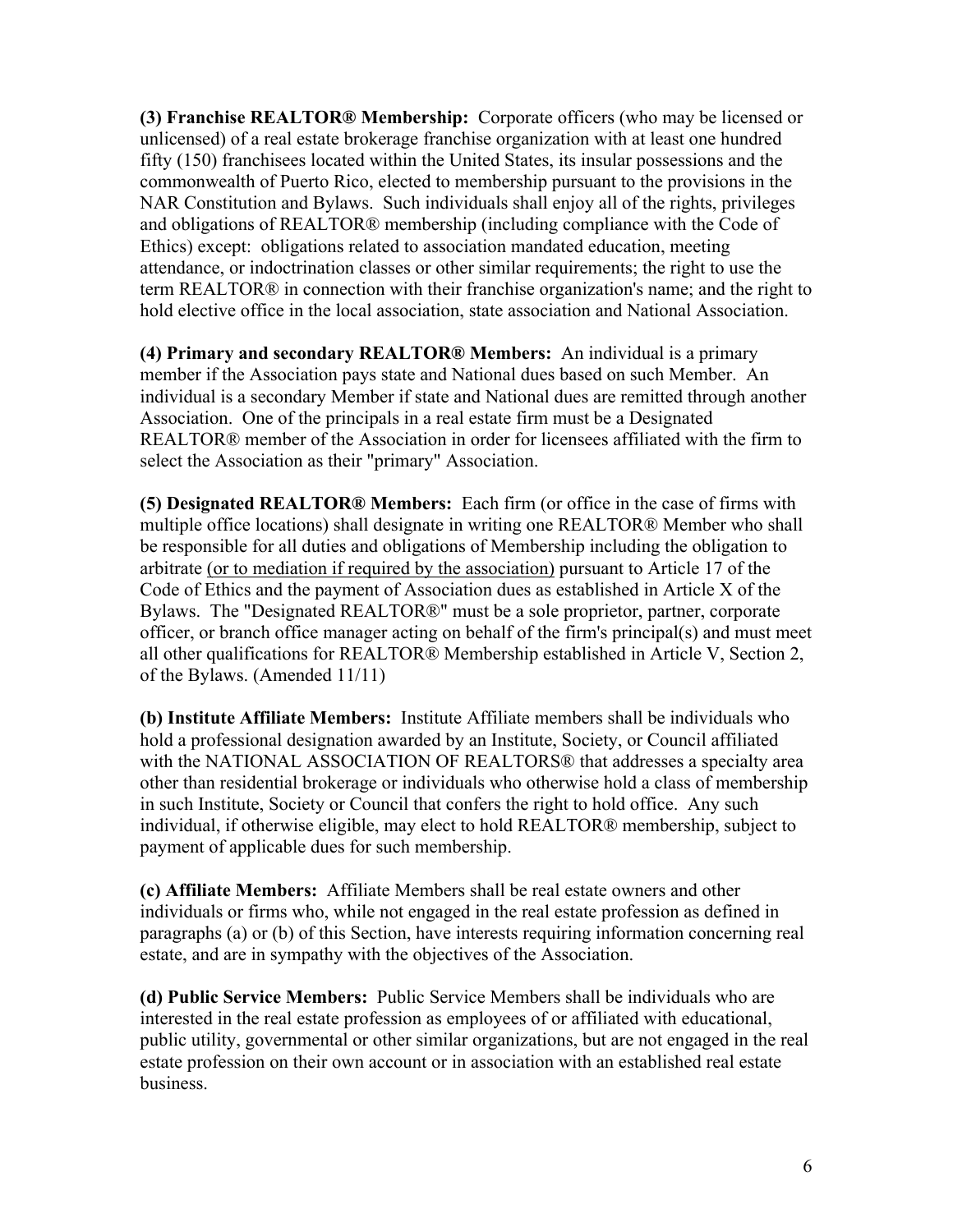**(e) Honorary Members:** Honorary Members shall be individuals not engaged in the real estate profession who have performed notable service for the real estate profession, for the Association, or for the public. A maximum of two (2) Honorary Members may be selected per calendar year.

**(f) Student Members:** Student Members shall be individuals who are seeking an undergraduate or graduate degree with a specialization or major in real estate at institutions of higher learning, and who have completed at least two years of college and at least one college level course in real estate, but are not engaged in the real estate profession on their own account or not associated with an established real estate office.

## **Article V - Qualification and Election:**

## **Section l. Application:**

(a) An application for membership shall be made in such manner and form as may be prescribed by the Board of Directors and made available to anyone requesting it. The application form shall contain among the statements to be signed by the applicant (l) that applicant agrees as a condition to membership to thoroughly familiarize himself with the Code of Ethics of the NATIONAL ASSOCIATION OF REALTORS®, the Constitutions, Bylaws, and Rules and Regulations of the Association, the State and National Associations, and if elected a Member, will abide by the Constitutions and Bylaws and Rules and Regulations of the Association, State and National Associations, and if a REALTOR® Member, will abide by the Code of Ethics of the NATIONAL ASSOCIATION OF REALTORS® including the obligation to arbitrate controversies arising out of real estate transactions as specified by Article l7 of the Code of Ethics, and as further specified in the Code of Ethics and Arbitration Manual of the NATIONAL ASSOCIATION OF REALTORS®, as from time to time amended, and (2) that applicant consents that the Association, through its Membership Committee or otherwise, may invite and receive information and comment about applicant from any Member or other persons, and that applicant agrees that any information and comment furnished to the Association by any person in response to the invitation shall be conclusively deemed to be privileged and not form the basis of any action for slander, libel, or defamation of character. The applicant shall, with the form of application, have access to a copy of the Bylaws, Constitution, Rules and Regulations, and Code of Ethics referred to above.

## **Section 2. Qualification:**

(a) An applicant for REALTOR® Membership who is a sole proprietor, partner, corporate officer, or branch office manager of a real estate firm shall supply evidence satisfactory to the Board through its Membership Committee or otherwise that he is actively engaged in the real estate profession, and maintains a current, valid Florida real estate broker's or salesperson's license or is licensed or certified by an appropriate Florida state regulatory agency to engage in the appraisal of real property, has a place of business within the state or a state contiguous thereto (unless a secondary member), has no record of recent or pending bankruptcy\*, has no record of official sanctions involving unprofessional conduct\*\*, agrees to complete within 60 days, unless otherwise set by the Board of Directors, a course of instruction covering the Bylaws and Rules and Regulations of the Association, the Bylaws of the State Association, and the Constitution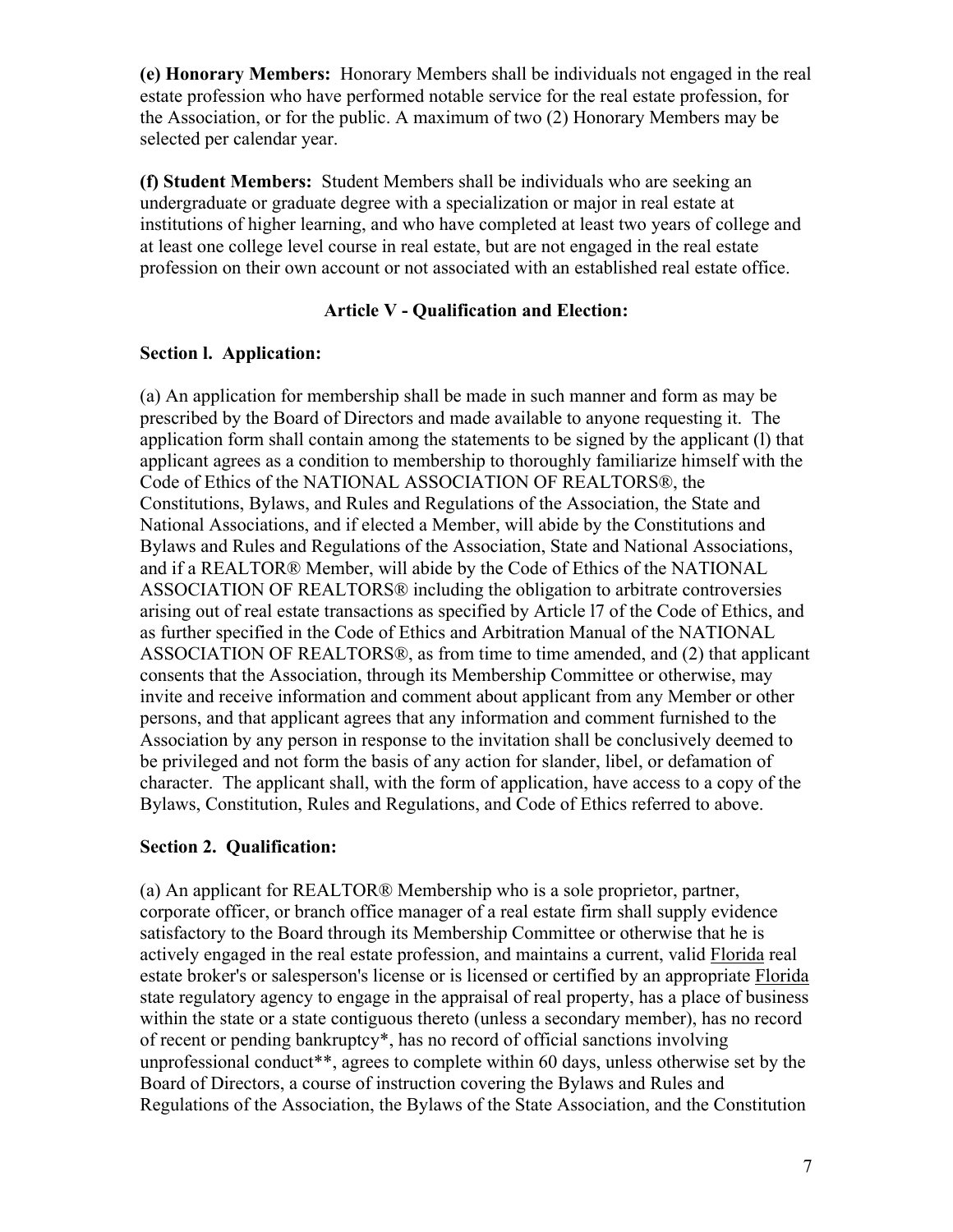and Bylaws and Code of Ethics of the NATIONAL ASSOCIATION OF REALTORS®, and shall pass such reasonable and nondiscriminatory written examination thereon as may be required by the Board of Directors, and shall agree that if elected to membership, he will abide by such Constitution, Bylaws, Rules and Regulations, and Code of Ethics.

\* No recent or pending bankruptcy is intended to mean that the applicant or any real estate firm in which the applicant is a sole proprietor, general partner, corporate officer, or branch office manager, is not involved in any pending bankruptcy or insolvency proceedings or, has not been adjudged bankrupt in the past three (3) years. If a bankruptcy proceeding as described above exists, membership may not be rejected unless the Board establishes that its interests and those of its members and the public could not be adequately protected by requiring that the bankrupt applicant pay cash in advance for Board and MLS fees for up to one (1) year from the date that membership is approved or from the date that the applicant is discharged from bankruptcy (whichever is later). In the event that an existing member initiates bankruptcy proceedings, the member may be placed on a "cash basis" from the date that bankruptcy is initiated until one (1) year from the date that the member has been discharged from bankruptcy.

\*\* No record of official sanctions involving unprofessional conduct is intended to mean that the Board may only consider:

- A. judgments against the applicant within the past three (3) years of violations of (1) civil rights laws, (2) real estate license laws, and (3) or other laws prohibiting unprofessional conduct against the applicant rendered by the courts or other lawful authorities.
- B. criminal convictions if (1) the crime was punishable by death or imprisonment in excess of one year under the law under which the applicant was convicted, and (2) no more than ten years have elapsed since the date of the conviction or the release of the applicant from the confinement imposed for that conviction, whichever is the later date. (Amended 5/07)

(b) Individuals who are actively engaged in the real estate profession other than as sole proprietors, partners, corporate officers, or branch office managers in order to qualify for REALTOR® Membership, shall at the time of application, be associated either as an employee or as an independent contractor with a Designated REALTOR® Member of the Association or a Designated REALTOR® Member of another Association (if a secondary member) and must maintain a current, valid Florida real estate broker's or salesperson's license or be licensed or certified by an appropriate Florida state regulatory agency to engage in the appraisal of real property, has no record of official sanctions involving unprofessional conduct\*, shall complete a course of instruction covering the Bylaws and Rules and Regulations of the Association, the Bylaws of the State Association, and the Constitution and Bylaws and Code of Ethics of the NATIONAL ASSOCIATION OF REALTORS®, and shall pass such reasonable and nondiscriminatory written examinations thereon as may be required by the Board of Directors and shall agree in writing that if elected to membership he will abide by such Constitution, Bylaws, Rules and Regulations, and the Code of Ethics.

\*\* No record of official sanctions involving unprofessional conduct is intended to mean that the Board may only consider: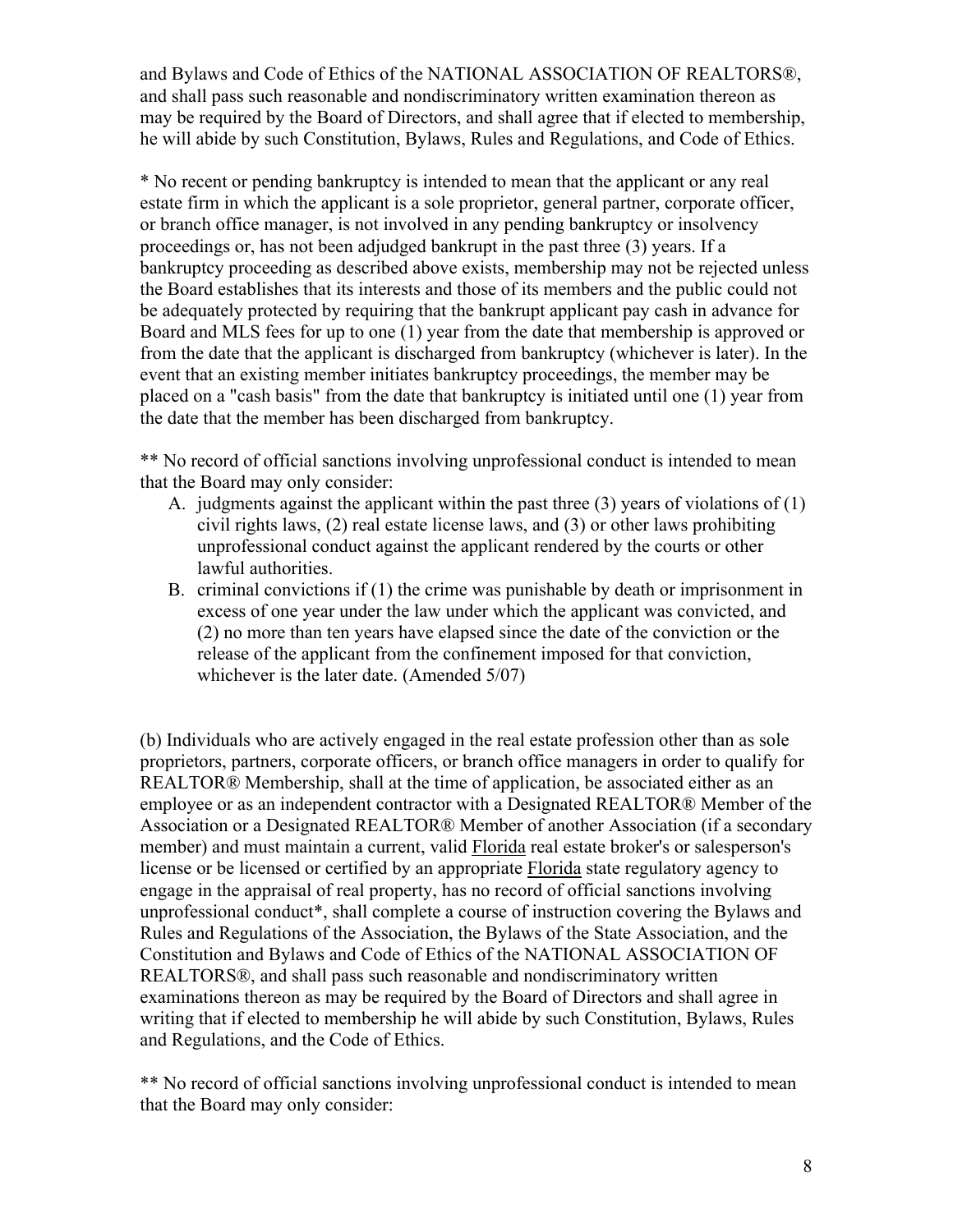- C. judgments against the applicant within the past three  $(3)$  years of violations of  $(1)$ civil rights laws, (2) real estate license laws, and (3) or other laws prohibiting unprofessional conduct against the applicant rendered by the courts or other lawful authorities.
- D. criminal convictions if (1) the crime was punishable by death or imprisonment in excess of one year under the law under which the applicant was convicted, and (2) no more than ten years have elapsed since the date of the conviction or the release of the applicant from the confinement imposed for that conviction, whichever is the later date. (Amended 5/07)

(c) The Association will also consider the following in determining an applicant's qualifications for REALTOR® membership:

- 1. All final findings of Code of Ethics violations and violations of other membership duties in any other association within the past three (3) years.
- 2. Pending ethics complaints (or hearings),
- 3. Unsatisfied discipline pending,
- 4. Pending arbitration requests (or hearings),
- 5. Unpaid arbitration awards or unpaid financial obligations to any other association or association MLS.
- 6. Any misuse of the term REALTOR® or REALTORS® in the name of the applicant's firm.

"Provisional" membership may be granted in instances where ethics complaints or arbitration requests (or hearings) are pending in other associations or where the applicant for membership has unsatisfied discipline pending in another association (except for violations of the Code of Ethics; See Article V, Section 2(a) NOTE 2) provided all other qualifications for membership have been satisfied. Associations may reconsider the membership status of such individuals when all pending ethics and arbitration matters (and related discipline) have been resolved or if such matters are not resolved within six (6) months from the date that provisional membership is approved. Provisional members shall be considered REALTORS® and shall be subject to all of the same privileges and obligations of REALTOR® membership. If a member resigns from another association with an ethics complaint or arbitration request pending, the association may condition membership on the applicant's certification that he/she will submit to the pending ethics or arbitration proceeding (in accordance with the established procedures of the association to which the applicant has made application) and will abide by the decision of the hearing panel. (Amended NAR 11/09)

## **Section 3. Election:**

The procedure for election to membership shall be as follows:

(a) The chief staff executive (or duly authorized designee) shall determine whether the applicant is applying for the appropriate class of membership. If the association has adopted provisional membership, applicants for REALTOR® may be granted provisional membership immediately upon submission of a completed application form and remittance of applicable association dues and any application fee. Provisional members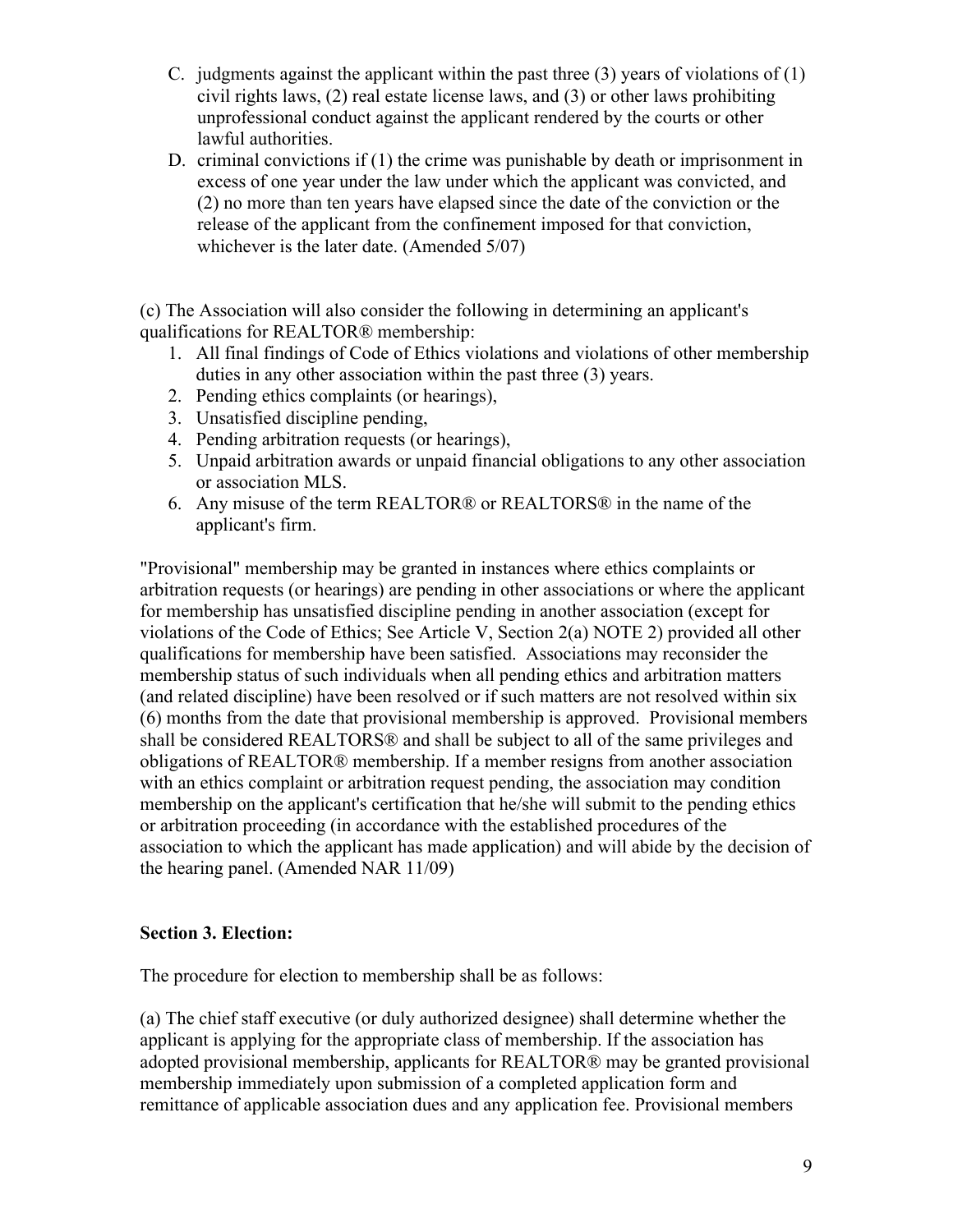shall be considered REALTORS® and shall be subject to all of the same privileges and obligations of membership. Provisional membership is granted subject to final review of the application by the board of directors.

(b) If the board of directors determines that the individual does not meet all of the qualifications for membership as established in the associations Bylaws, or, if the individual does not satisfy all of the requirements of membership (for example, completion of a mandatory orientation program) within 60 days from the association's receipt of their application, membership may, at the discretion of the board of directors, be terminated. The board of directors shall vote on the applicant's eligibility for membership. If the applicant receives a majority vote of the board of directors, he/she shall be declared elected to membership and shall be advised by written notice.

(c) The board of directors may not reject an application without providing the applicant with advance notice of the findings, an opportunity to appear before the board of directors, to call witnesses on his/her behalf, to be represented by counsel, and to make such statements as he/she deems relevant. The board of directors may also have counsel present. The board of directors shall require that written minutes be made of any hearing before it or may electronically or mechanically record the proceedings.

(d) If the board of directors determines that the application should be rejected, it shall record its reasons with the chief staff executive (or duly authorized designee). If the board of directors believes that denial of membership to the applicant may become the basis of litigation and a claim of damage by the applicant, it may specify that denial shall become effective upon entry in a suit by the association for a declaratory judgment by a court of competent jurisdiction of a final judgment declaring that the rejection violates no rights of the applicant. (Amended 1/2017)

## **Section 4**- **New Member Code of Ethics Orientation:**

Applicants for REALTOR<sup>®</sup> membership and provisional REALTOR<sup>®</sup> members (where applicable) shall complete an orientation program on the Code of Ethics of not less than two (2) hours and thirty (30) minutes of instructional time. This requirement does not apply to applicants for REALTOR  $\circledR$  membership or provisional members who have completed comparable orientation in another association, provided that REALTOR membership has been continuous, or that any break in membership is for one year or less.

Failure to satisfy this requirement within 60 days of the date of application (or, alternatively, the date that provisional membership was granted) will result in denial of the membership application or termination of provisional membership.

Note: Orientation programs must meet the learning objectives and minimum criteria established from time to time by THE NATIONAL ASSOCIATION OF REALTORS®. (Adopted 1/01)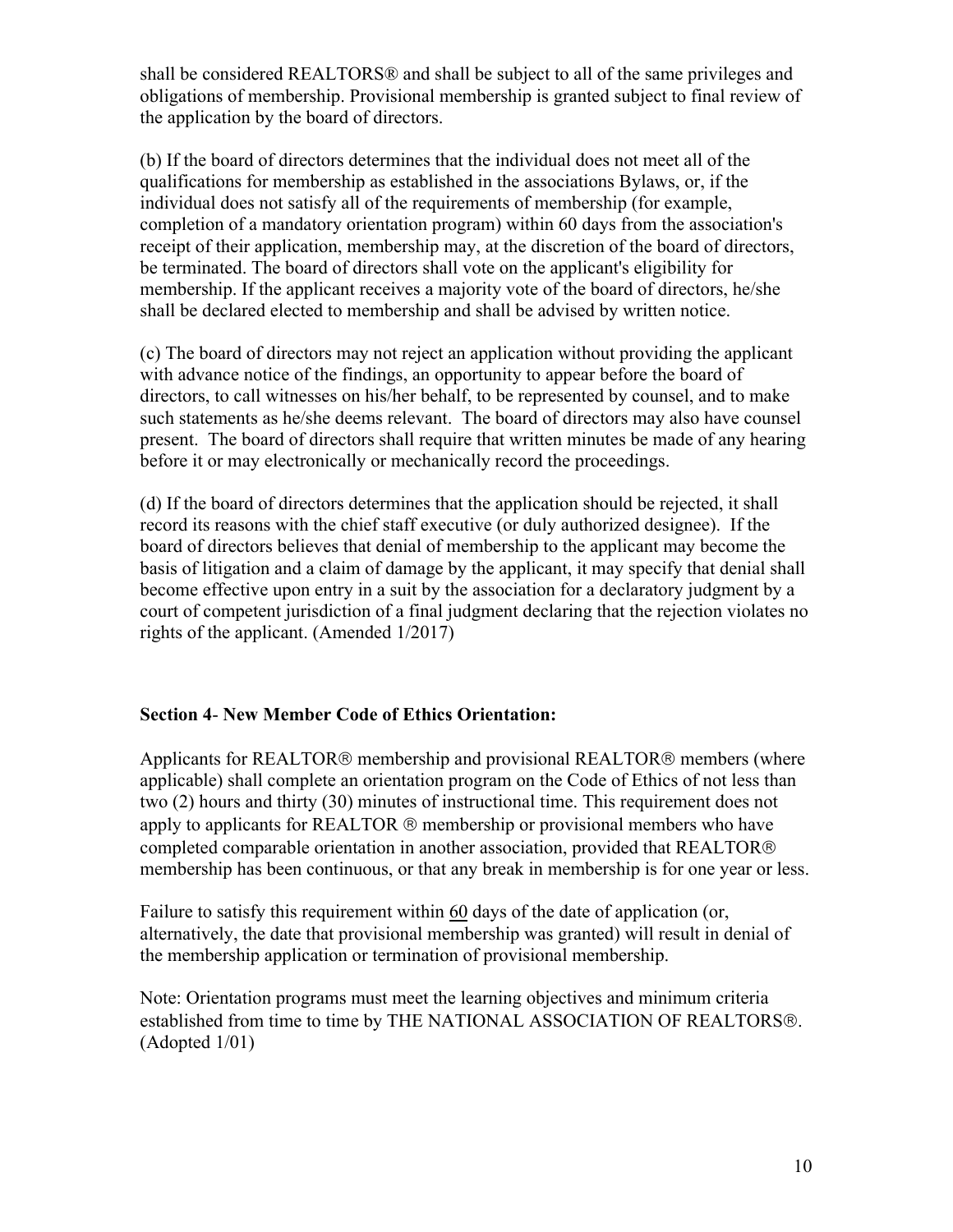## **Section 5**- **REALTOR® Code of Ethics Training:**

Effective January 1, 2019, through December 31, 2021 and for successive three two year periods thereafter, each REALTOR® member of the association (with the exception of REALTOR® members granted REALTOR® Emeritus status by the National Association) shall be required to complete ethics training of not less than two (2) hours and thirty (30) minutes of instructional time. This requirement will be satisfied upon presentation of documentation that the member has completed a course of instruction conducted by this or another REALTOR® association, the State Association of REALTORS®, or the NATIONAL ASSOCIATION OF REALTORS®, or any other recognized educational institution or provider which meets the learning objectives and minimum criteria established by the NATIONAL ASSOCIATION OF REALTORS® from time to time. REALTOR® members who have completed training as a requirement of membership in another association and REALTOR® members who have completed the New Member Code of Ethics Orientation during any three year two  $(2)$ -year cycle shall not be required to complete additional ethics training until a new three year two  $(2)$ year cycle commences.

 who is still suspended as of that date will be automatically terminated. Failure to satisfy the required periodic ethics training shall be considered a violation of a membership duty. Failure to meet the requirement in any three year two (2)-year cycle will result in suspension of membership for the first two months (January and February) of the year following the end of any three year  $t$  two  $(2)$ -year cycle or until the requirement is met, whichever occurs sooner. On March 1 of that year, the membership of a member (Amended 11/2019)

## **Section 6. Status Changes:**

(a) A REALTOR® who changes the conditions under which he holds membership shall be required to provide written notification to the Association within 30 days. A REALTOR® (non-principal) who becomes a principal in the firm with which he has been licensed or, alternatively, becomes a principal in a new firm which will be comprised of REALTOR® principals may be required to satisfy any previously unsatisfied membership requirements applicable to REALTOR® (principal) Members but shall, during the period of transition from one status of membership to another, be subject to all of the privileges and obligations of a REALTOR® (principal). If the REALTOR® (nonprincipal) does not satisfy the requirements established in these Bylaws for the category of membership to which they have transferred within 10 days of the date they advised the Association of their change in status, their new membership application will terminate automatically unless otherwise so directed by the Board of Directors.

A REALTOR® who is transferring their license from one firm comprised of REALTOR® principals to another firm comprised of REALTOR® principals shall be subject to all of the privileges and obligations of membership during the period of transition. If the transfer is not completed within 10 days of the date the association is advised of the disaffiliation with the current firm, membership will terminate automatically unless otherwise so directed by the Board of Directors. (The Board of Directors, at its discretion, may waive any qualification, which the applicant has already fulfilled in accordance with the Association's Bylaws.)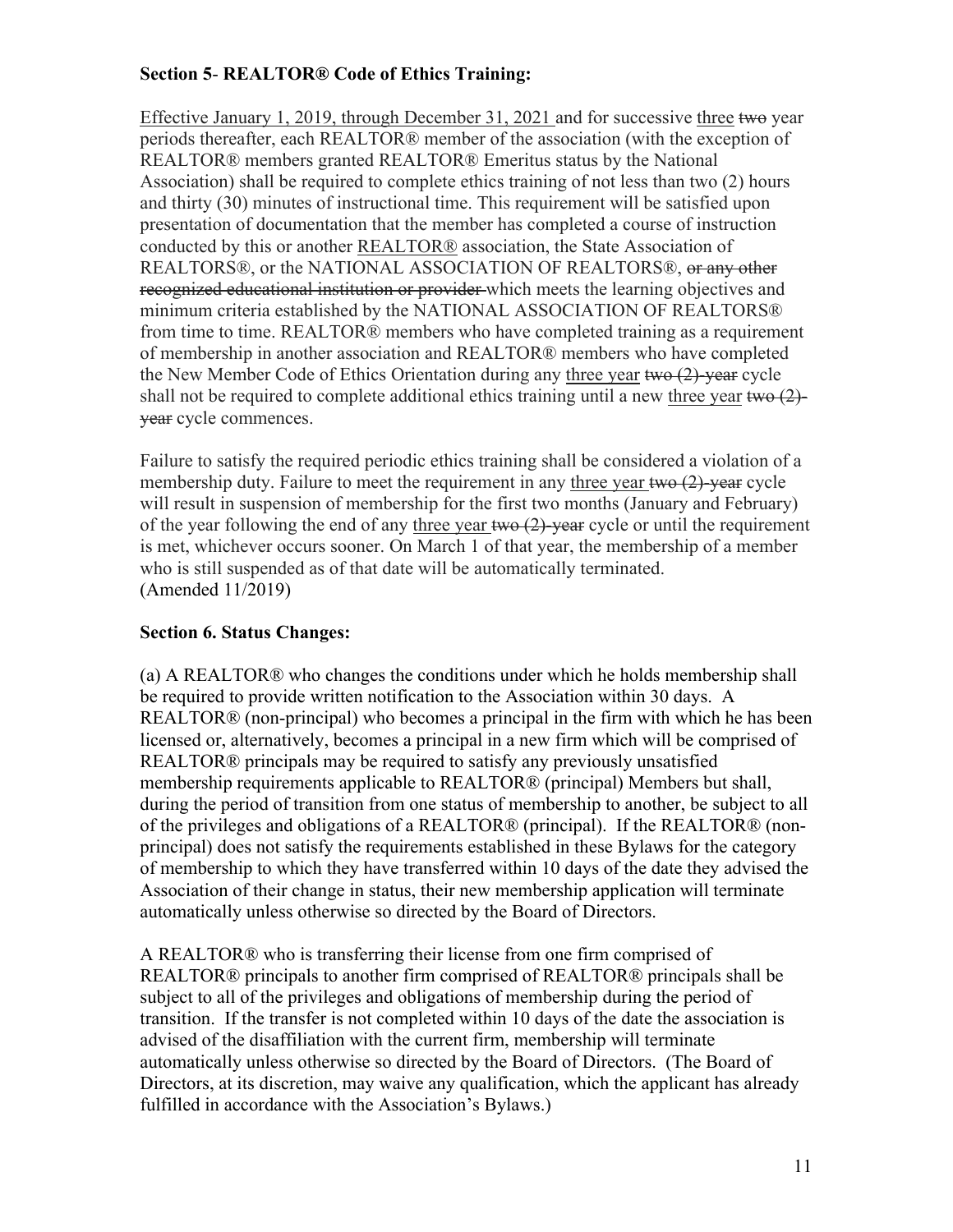(b) Any application fee related to a change in membership status shall be reduced by an amount equal to any application fee previously paid by the applicant.

(c) Dues shall be prorated from the first day of the quarter in which the member is notified of election by the Board of Directors and shall be based on the new membership status for the remainder of the year. (Amended 1/05)

## **Article VI - Privileges and Obligations:**

**Section l.** The privileges and obligations of Members, in addition to those otherwise provided in these Bylaws shall be specified in this Article.

**Section 2.** Any Member of the Association may be reprimanded, fined, placed on probation, suspended, or expelled by the Board of Directors for a violation of these Bylaws and Association Rules and Regulations consistent with these Bylaws, after a hearing as provided in the Code of Ethics and Arbitration Manual of the Association. Although Members other than REALTORS® are not subject to the Code of Ethics nor its enforcement by the Association, such Members are encouraged to abide by the principles established in the Code of Ethics of the NATIONAL ASSOCIATION OF REALTORS® and conduct their business and professional practices accordingly. Further, Members other than REALTORS® may, upon recommendation of the Membership Committee, or upon recommendation by a hearing panel of the Professional Standards Committee, be subject to discipline as described above, for any conduct, which in the opinion of the Board of Directors, applied on a nondiscriminatory basis, reflects adversely on the terms REALTOR® or REALTORS®, and the real estate industry, or for conduct that is inconsistent with or adverse to the objectives and purposes of the local Association, the State Association, and the NATIONAL ASSOCIATION OF REALTORS®.

**Section 3.** Any REALTOR® Member of the Association may be disciplined by the Board of Directors for violations of the Code of Ethics or other duties of membership, after a hearing as described in the Code of Ethics and Arbitration Manual of the Association, provided that the discipline imposed is consistent with the discipline authorized by the Professional Standards Committee of the NATIONAL ASSOCIATION OF REALTORS® as set forth in the Code of Ethics and Arbitration Manual of the National Association.

 **Section 4.** Resignations of Members shall become effective when received in writing by the Board of Directors, provided, however, that if any Member submitting the resignation is indebted to the Association for dues, fees, fines, or other assessments of the Association or any of its services, departments, divisions, or subsidiaries, the Association may condition the right of the resigning Member to reapply for membership upon payment in full of all such monies owed.

**Section 5.** If a Member resigns from the Association or otherwise causes membership to terminate with an ethics complaint pending, the complaint shall be processed until the decision of the association with respect to disposition of the complaint is final by this association (if respondent does not hold membership in any other association) or by any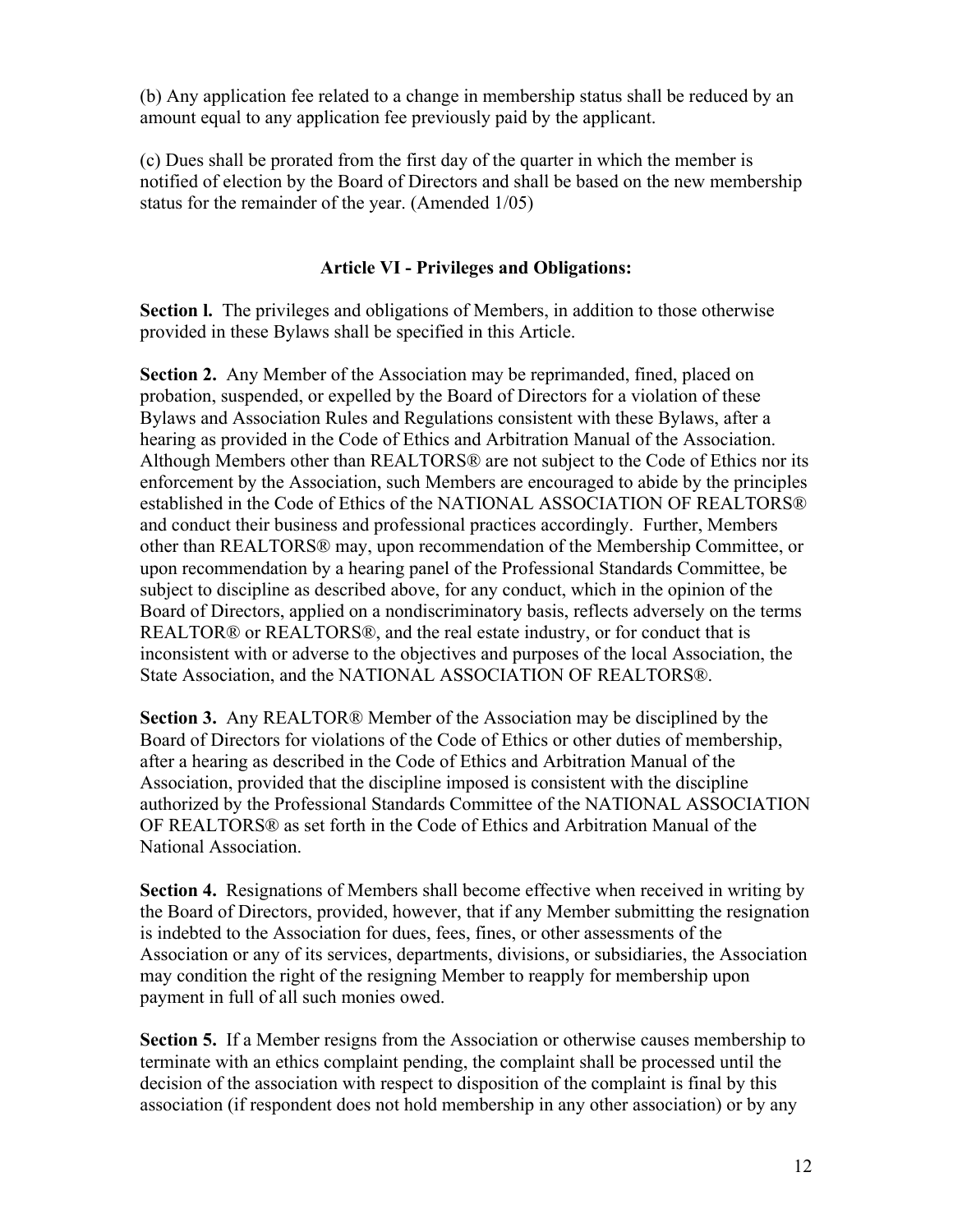other association in which the respondent continues to hold membership. If an ethics respondent resigns or otherwise causes membership in all Boards to terminate before an ethics complaint is filed alleging unethical conduct occurred while the respondent was a REALTOR®, the complaint, once filed, shall be processed until the decision of the association with respect to disposition of the complaint is final. In any instance where an ethics hearing is held subsequent to an ethics respondent's resignation or membership termination, any discipline ratified by the Board of Directors shall be held in abeyance until such time as the respondent rejoins an association of REALTORS®.

(a) If a member resigns or otherwise causes membership to terminate, the duty to submit to arbitration (or to mediation if required by the association) continues in effect even after membership lapses or is terminated, provided that the dispute arose while the former member was a REALTOR®. (Amended 1/00 and 11/11)

S**ection 6. REALTOR® Members:** REALTOR® Members, whether primary or secondary, in good standing whose financial obligations to the Association are paid in full shall be entitled to vote and to hold elective office in the Association; may use the terms REALTOR® and REALTORS®, which use shall be subject to the provisions of Article VIII; and have the primary responsibility to safeguard and promote the standards, interests, and welfare of the Association and the real estate profession.

(a) If a REALTOR® Member is a sole proprietor in a firm, a partner in a partnership or an officer in a corporation, and is suspended or expelled, the firm, partnership or corporation shall not use the terms REALTOR® or REALTORS® in connection with its business during the period of suspension, or until readmission to REALTOR® membership, or unless connection with the firm, partnership or corporation is severed, or management control is relinquished, whichever may apply. The membership of all other principals, partners, or corporate officers shall suspend or terminate during the period of suspension of the disciplined Member, or until readmission of the disciplined Member or unless connection of the disciplined Member with the firm, partnership, or corporation is severed, or unless the REALTOR® who is suspended or expelled removes himself from any form or degree of management control of the firm for the term of the suspension or until readmission to membership, whichever may apply. Removal of an individual from any form or degree of management control must be certified to the Association by the Member who is being suspended or expelled and by the individual who is assuming management control, and the signatures of such certification must be notarized. In the event the suspended or expelled Member is so certified to have relinquished all form or degree of management control of the firm, the membership of other partners, corporate officers, or other individuals affiliated with the firm shall not be affected, and the firm, partnership or corporation may continue to use the terms REALTOR® and REALTORS® in connection with its business during the period of suspension or until the former Member is admitted to membership in the Association. The foregoing is not intended to preclude a suspended or expelled Member from functioning as an employee or independent contractor, providing no management control is exercised. Further, the membership of REALTORS® other than principals who are employed or affiliated as independent contractors with the disciplined Member shall suspend or terminate during the period of suspension of the disciplined Member or until readmission of the disciplined Member, or unless connection of the disciplined Member with the firm,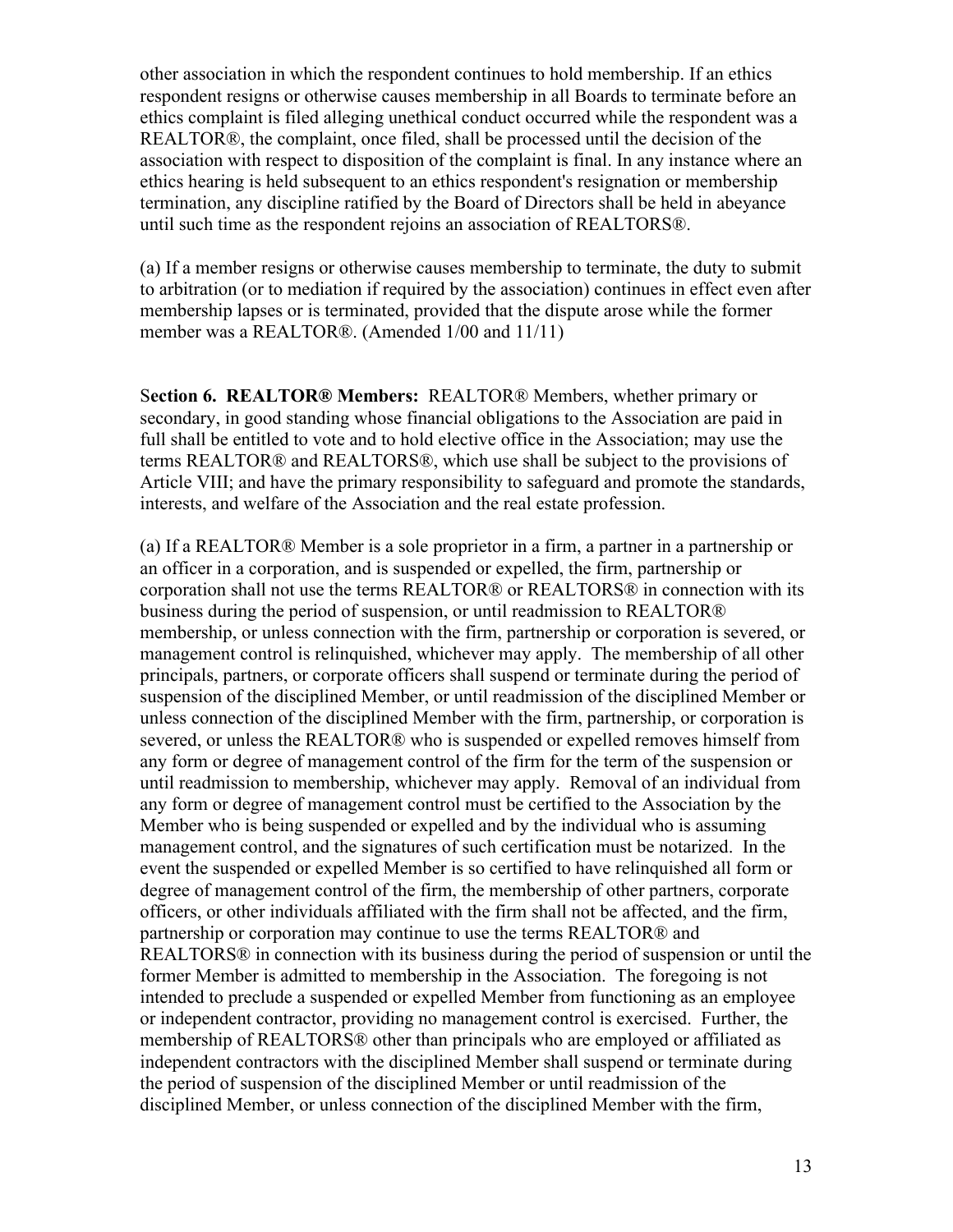partnership, or corporation is severed, or management control is relinquished, or unless the REALTOR® Member (non-principal) elects to sever his connection with the REALTOR® and affiliate with another REALTOR® Member in good standing in the Association, whichever may apply.

If a REALTOR® member other than a sole proprietor in a firm, partner in a partnership, or an officer of a corporation is suspended or expelled, the use of the terms REALTOR® or REALTORS® by the firm, partnership or corporation shall not be affected.

(b) In any action taken against a REALTOR® Member for suspension or expulsion under Section 6(a) hereof, notice of such action shall be given to all REALTORS® employed by or affiliated as independent contractors with such REALTOR® Member and they shall be advised that the provisions in Article VI, Section 6(a) shall apply.

**Section 7. Institute Affiliate Members:** Institute Affiliate Members shall have rights and privileges and be subject to obligations prescribed by the Board of Directors consistent with the Constitution and Bylaws of the NATIONAL ASSOCIATION OF REALTORS®.

NOTE: Local associations establish the rights and privileges to be conferred on Institute Affiliate Members except that no Institute Affiliate Member may be granted the right to use the term REALTOR, REALTOR-ASSOCIATE, or THE REALTOR logo; to serve as President of the local association; or to be a Participant in the local association's Multiple Listing Service. (Amended 1/02)

**Section 8. Affiliate Members:** Affiliate Members shall have rights and privileges and be subject to obligations prescribed by the Board of Directors.

**Section 9. Public Service Members:** Public Service Members shall have rights and privileges and be subject to obligations prescribed by the Board of Directors.

**Section 10. Honorary Members:** Honorary Membership shall confer only the right to attend meetings and participate in discussions.

**Section 11. Student Members:** Student Members shall have rights and privileges and be subject to obligations prescribed by the Board of Directors.

**Section 12. Certification by REALTOR®:** "Designated" REALTOR® Members of the Association shall certify to the Association during the month of January on a form provided by the Association, a complete listing of all individuals licensed or certified in the REALTOR®'s office(s) and shall designate a primary Association for each individual who holds membership. Designated REALTORS<sup>®</sup> shall also identify any non-member licensees in the REALTOR®'s office(s) and if Designated REALTOR® dues have been paid to another Association based on said non-member licensees, the Designated REALTOR® shall identify the Association to which dues have been remitted. These declarations shall be used for purposes of calculating dues under Article X, Section 2(a) of the Bylaws. "Designated" REALTOR® Members shall also notify the Association of any additional individual(s) licensed or certified with the firm(s) within 30 days of the date of affiliation or severance of the individual.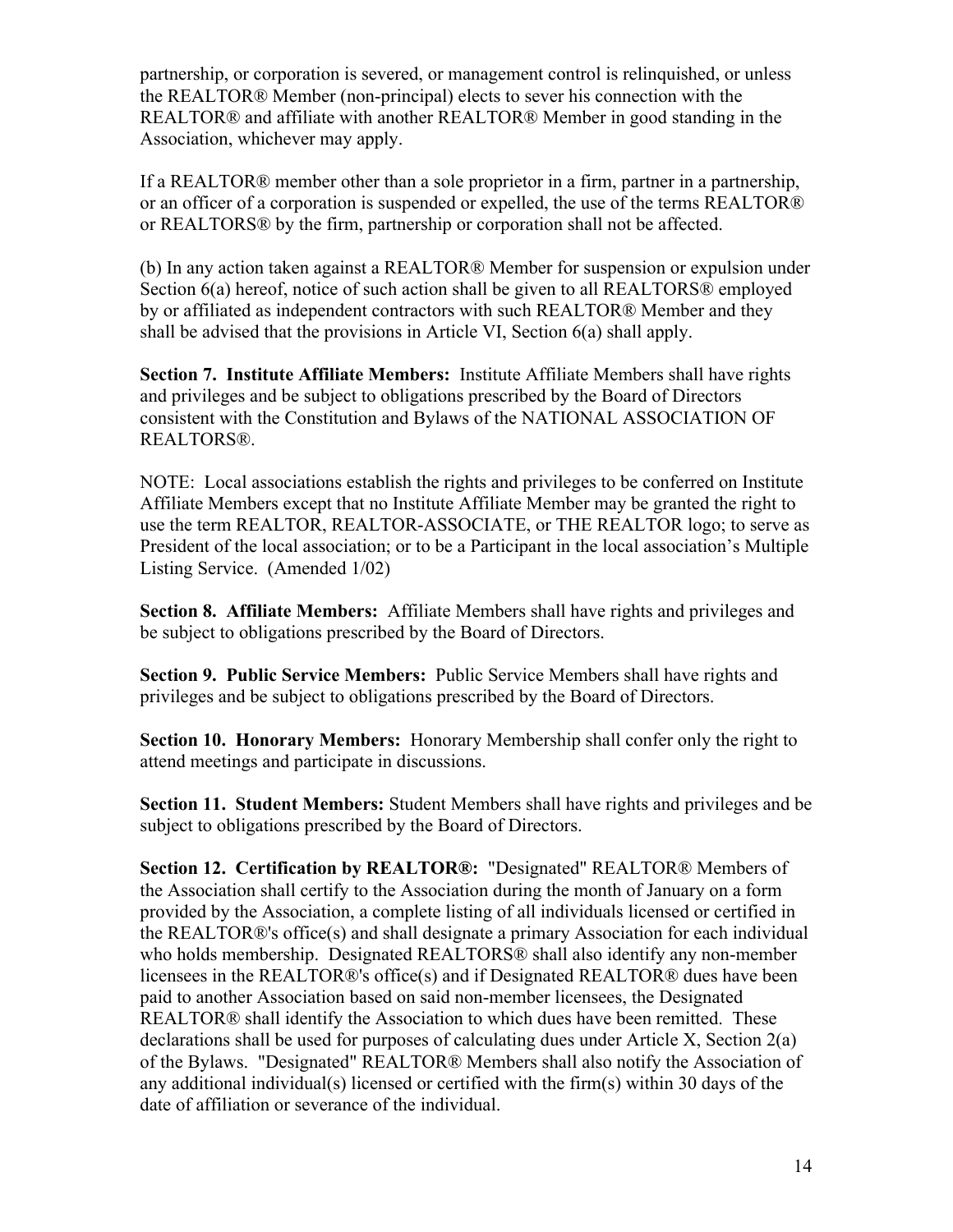**Section 13. Harassment:** Any member of the Association may be reprimanded, placed on probation, suspended or expelled for harassment of an Association or MLS employee or Association Officer or Director after an investigation in accordance with the procedures of the Association. As used in this Section, harassment means any verbal or physical conduct including threatening or obscene language, unwelcome sexual advances, stalking, actions including strikes, shoves, kicks, or other similar physical contact, or threats to do the same, or any other conduct with the purpose or effect of unreasonably interfering with an individual's work performance by creating a hostile, intimidating or offensive work environment. The decision of the appropriate disciplinary action to be taken shall be made by the investigatory team comprised of the President, and President-elect and/or Vice President and one member of the Board of Directors selected by the highest ranking officer not named in the complaint, upon consultation with counsel for the Association. Disciplinary action may include any sanction authorized in the association's Code of Ethics and Arbitration Manual. If the complaint names the President, President-Elect or Vice President, they may not participate in the proceedings and shall be replaced by the Immediate Past President or, alternatively, by another member of the Board of Directors selected by the highest ranking officer not named in the complaint.

NOTE: Suggested procedures for processing complaints of harassment are available online through<http://www.REALTOR.org>, or from the Member Policy Department.(Amended 5/08)

#### **Article VII - Professional Standards and Arbitration:**

**Section 1.** The responsibility of the Association and of Association Members relating to the enforcement of the Code of Ethics, the disciplining of Members, and the arbitration of disputes, and the organization and procedures incident thereto, shall be governed by the Code of Ethics and Arbitration Manual of the NATIONAL ASSOCIATION OF REALTORS®, as amended from time to time, which is by this reference incorporated into these Bylaws, provided, however, that any provision deemed inconsistent with state law shall be deleted or amended to comply with state law.

**Section 2.** It shall be the duty and responsibility of every REALTOR® Member of this Association to abide by the Constitution and Bylaws and the Rules and Regulations of the Association, the Constitution and Bylaws of the State Association, the Constitution and Bylaws of the NATIONAL ASSOCIATION OF REALTORS®, and to abide by the Code of Ethics of the NATIONAL ASSOCIATION OF REALTORS®, including the duty to arbitrate controversies arising out of real estate transactions as specified by Article 17 of the Code of Ethics, and as further defined and in accordance with the procedures set forth in the Code of Ethics and Arbitration Manual of this Association as from time to time amended.

**Section 3.** The responsibility of the association and association members relating to the enforcement of the Code of Ethics, the disciplining of members, the arbitration of disputes, and the organization and procedures incident thereto, consistent with the cooperative professional standards enforcement agreement entered into by the Association, which by this reference is made a part of these Bylaws.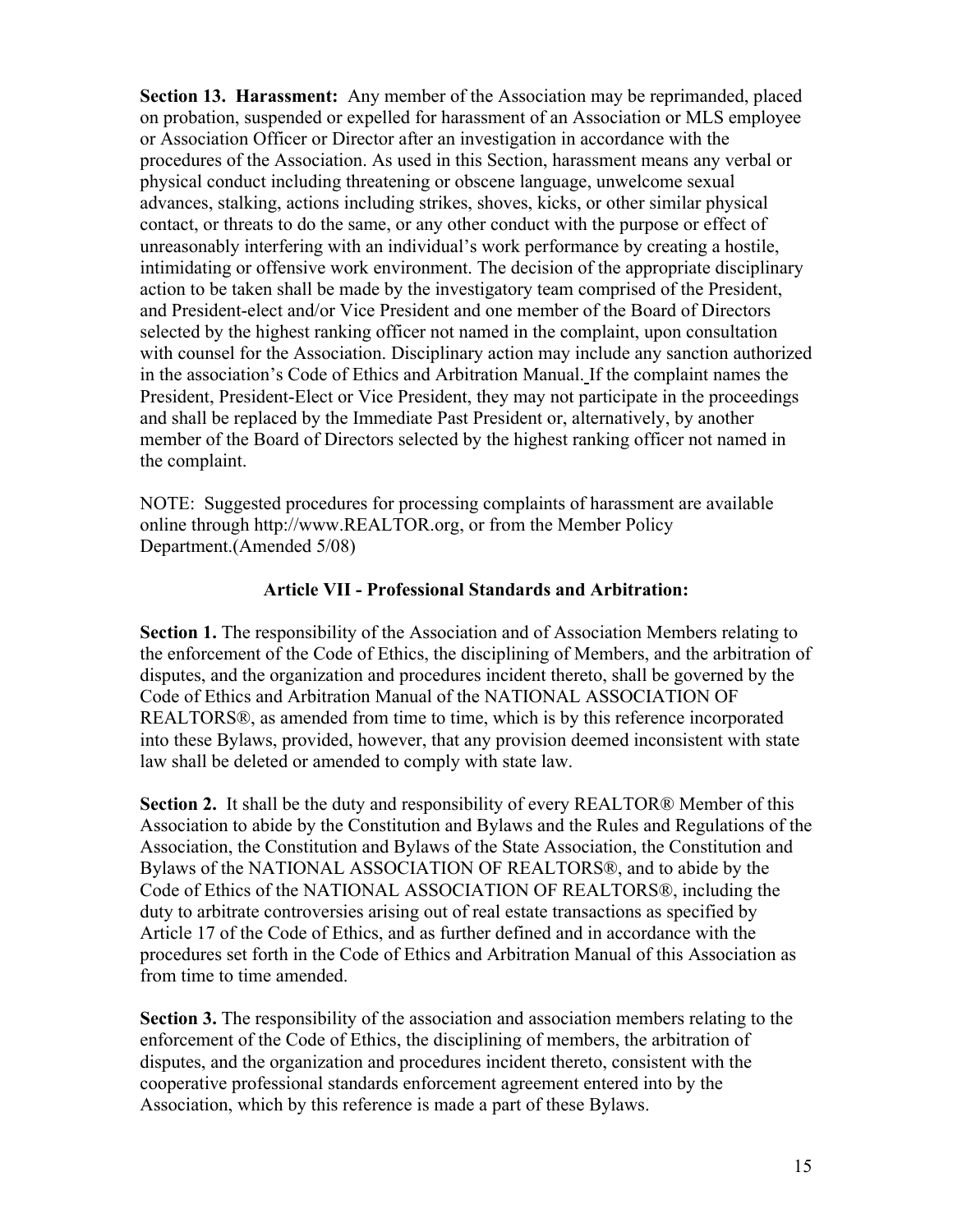## **Article VIII - Use of the Terms REALTOR® and REALTORS®:**

**Section l.** Use of the terms REALTOR® and REALTORS® by Members shall, at all times, be subject to the provisions of the Constitution and Bylaws of the NATIONAL ASSOCIATION OF REALTORS® and to the Rules and Regulations prescribed by its Board of Directors. The Association shall have the authority to control, jointly and in full cooperation with the NATIONAL ASSOCIATION OF REALTORS®, use of the terms within its jurisdiction. Any misuse of the terms by members is a violation of a membership duty and may subject members to disciplinary action by the Board of Directors after a hearing as provided for in the association's Code of Ethics and Arbitration Manual. (NAR 2006)

**Section 2.** REALTOR® Members of the Association shall have the privilege of using the terms REALTOR® and REALTORS® in connection with their places of business within the state or a state contiguous thereto so long as they remain REALTOR® Members in good standing. No other class of Members shall have this privilege.

**Section 3.** A REALTOR® Member who is a principal of a real estate firm, partnership, or corporation may use the terms REALTOR® and REALTORS® only if all the principals of such firm, partnership, or corporation who are actively engaged in the real estate profession within the state or a state contiguous thereto are REALTOR® Members or Institute Affiliate Members as described in Section 1(b) of Article IV.

 corporation operates additional places of business in which no principal, partner, (a) In the case of a REALTOR $\circledR$  member who is a principal of a real estate firm, partnership, or corporation whose business activity is substantially all commercial, the right to use the term REALTOR<sup>®</sup> or REALTORS<sup>®</sup> shall be limited to office locations in which a principal, partner, corporate officer, or branch office manager of the firm, partnership, or corporation holds REALTOR<sup>®</sup> membership. If a firm, partnership, or corporate officer, or branch office manager holds REALTOR® membership, the term  $REALTOR@$  or  $REALTORS@$  may not be used in any reference to those additional places of business. (Amended 1/01)

**Section 4.** Institute Affiliate Members shall not use the terms REALTOR® or REALTORS®, nor the imprint of the emblem seal of the NATIONAL ASSOCIATION OF REALTORS®.

#### **Article IX - State and National Memberships:**

**Section l.** The Association shall be a Member of the NATIONAL ASSOCIATION OF REALTORS® and the Florida REALTORS®. By reason of the Association's Membership, each REALTOR® Member of the Member Association shall be entitled to membership in the NATIONAL ASSOCIATION OF REALTORS® and the Florida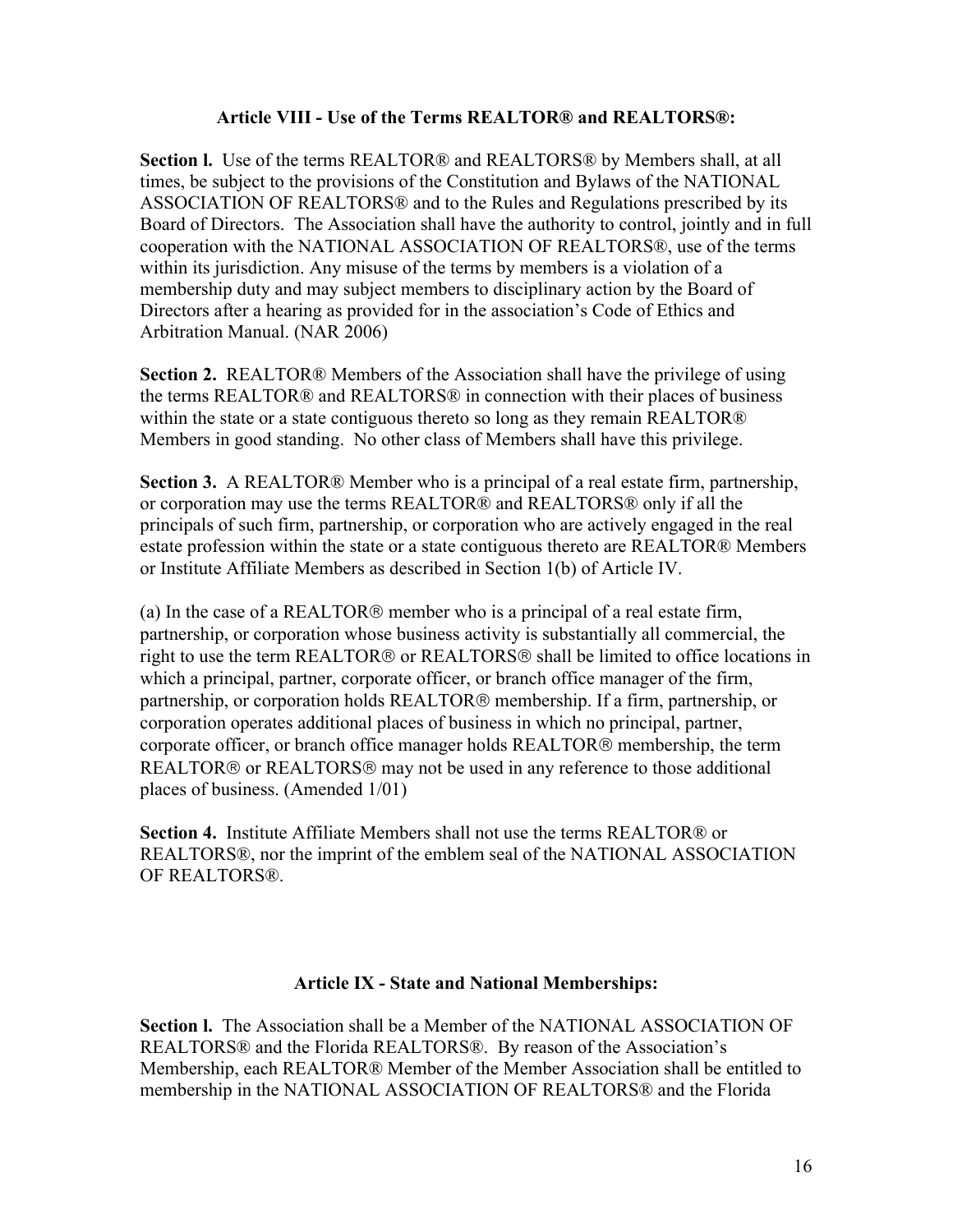REALTORS® without further payment of dues. The Association shall continue as a Member of the State and National Associations, unless by a majority vote of all of its REALTOR® Members, decision is made to withdraw, in which case the State and National Associations shall be notified at least one month in advance of the date designated for the termination of such membership.

**Section 2.** The Association recognizes the exclusive property rights of the NATIONAL ASSOCIATION OF REALTORS® in the terms REALTOR® and REALTORS®. The Association shall discontinue use of the terms in any form in its name, upon ceasing to be a Member of the National Association, or upon a determination by the Board of Directors of the National Association that it has violated the conditions imposed upon the terms.

**Section 3.** The Association adopts the Code of Ethics of the NATIONAL ASSOCIATION OF REALTORS® and agrees to enforce the Code among its REALTOR® Members. The Association and all of its Members agree to abide by the Constitution, Bylaws, Rules and Regulations, and policies of the National Association and the Florida REALTORS®.

#### **Article X - Dues and Assessments:**

**Section l. Application Fee:** The Board of Directors may adopt an application fee for REALTOR® Membership in reasonable amount, not exceeding three times the amount of the annual dues for REALTOR® Membership, which shall be required to accompany each application for REALTOR® Membership and which shall become the property of the Association upon final approval of the application. (Amended 1/02)

**Section 2. Dues:** The annual dues of Members shall be as follows:

(a) REALTOR® Members. The annual dues of each Designated REALTOR® Member shall be in such amount as established annually by the Board of Directors, plus an additional amount to be established annually by the Board of Directors times the number of real estate salespersons and licensed or certified appraisers who (l) are employed by or affiliated as independent contractors, or who are otherwise directly or indirectly licensed with such REALTOR® Member, and (2) are not REALTOR® Members of any Board in the state or a state contiguous thereto or Institute Affiliate Members of the Board. In calculating the dues payable to the Board by a Designated REALTOR® Member, nonmember licensees as defined in (1) and (2) of this paragraph shall not be included in the computation of dues if the Designated REALTOR® has paid dues based on said nonmember licensees in another Board in the state or a state contiguous thereto, provided the Designated REALTOR® notifies the Board in writing of the identity of the Board to which dues have been remitted. In the case of a Designated REALTOR® Member in a firm, partnership, or corporation whose business activity is substantially all commercial, any assessments for non-member licensees shall be limited to licensees affiliated with the Designated REALTOR® (as defined in  $(1)$  and  $(2)$  of this paragraph) in the office where the Designated REALTOR® holds membership, and any other offices of the firm located within the jurisdiction of this board. \* (Amended NAR 1/05)

(1) For the purpose of this Section, a REALTOR® Member of a Member Board shall be held to be any Member who has a place or places of business within the state or a state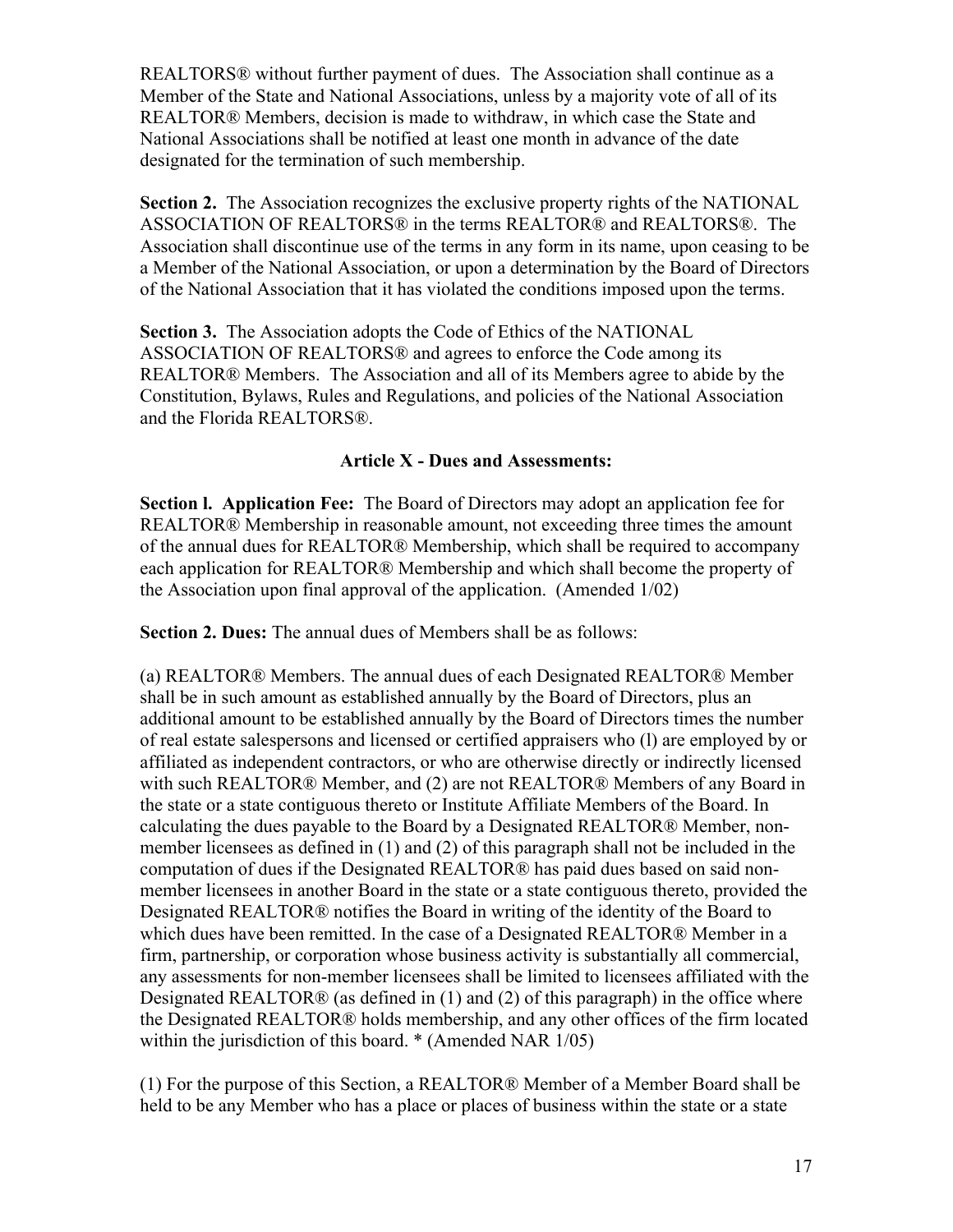contiguous thereto and who, as a principal, partner, corporate officer, or branch office manager of a real estate firm, partnership, or corporation, is actively engaged in the real estate profession as defined in Article III, Section l, of the Constitution of the NATIONAL ASSOCIATION OF REALTORS®. An individual shall be deemed to be licensed with a REALTOR® if the license of the individual is held by the REALTOR®, or by any broker who is licensed with the REALTOR®, or by any entity in which the REALTOR® has a direct or indirect ownership interest and which is engaged in other aspects of the real estate business (except as provided for in Section 2 (a) (1) hereof) provided that such licensee is not otherwise included in the computation of dues payable by the principal, partner, corporate officer, or branch office manager of the entity.

A REALTOR® with a direct or indirect ownership interest in an entity engaged exclusively in soliciting and/or referring clients and customers to the REALTOR® for consideration on a substantially exclusive basis shall annually file with the association on a form approved by the association a list of the licensees affiliated with that entity and shall certify that all of the licensees affiliated with the entity are solely engaged in referring clients and customers and are not engaged in listing, selling, leasing, managing, counseling or appraising real property. The individuals disclosed on such form shall not be deemed to be licensed with the REALTOR® filing the form for purposes of this Section and shall not be included in calculating the annual dues of the Designated REALTOR®.

Membership dues shall be prorated for any licensee included on a certification form submitted to the association who during the same calendar year applies for REALTOR® or REALTOR-ASSOCIATE® membership in the association. However, membership dues shall not be prorated if the licensee held REALTOR® or REALTOR-ASSOCIATE® membership during the preceding calendar year. (NAR Amended 11/09  $& 11/14$ 

**(b) REALTOR® Members:** The annual dues of REALTOR® Members other than the Designated REALTOR® shall be as established annually by the Board of Directors. (NAR 1/05)

**(c) Institute Affiliate Members:** The annual dues of each Institute Affiliate Member shall be as established in Article II of the Bylaws of the NATIONAL ASSOCIATION OF REALTORS®.

 local association for each Institute Affiliate Member whose office address is within the **NOTE:** The Institutes, Societies and Councils of the National Association shall be responsible for collecting and remitting dues to the National Association for Institute Affiliate Members (\$105). The National Association shall credit \$35 to the account of a assigned territorial jurisdiction of that association, provided, however, if the office location is also within the territorial jurisdiction of a Commercial Overlay Board (COB), the \$35 amount will be credited to the COB, unless the Institute Affiliate Member directs that the dues be distributed to the other board. The National Association shall also credit \$35 to the account of state associations for each Institute Affiliate Member whose office address is located within the territorial jurisdiction of the state association. Local and state associations may not establish any additional entrance, initiation fees or dues for Institute Affiliate Members, but may provide service packages to which Institute Affiliate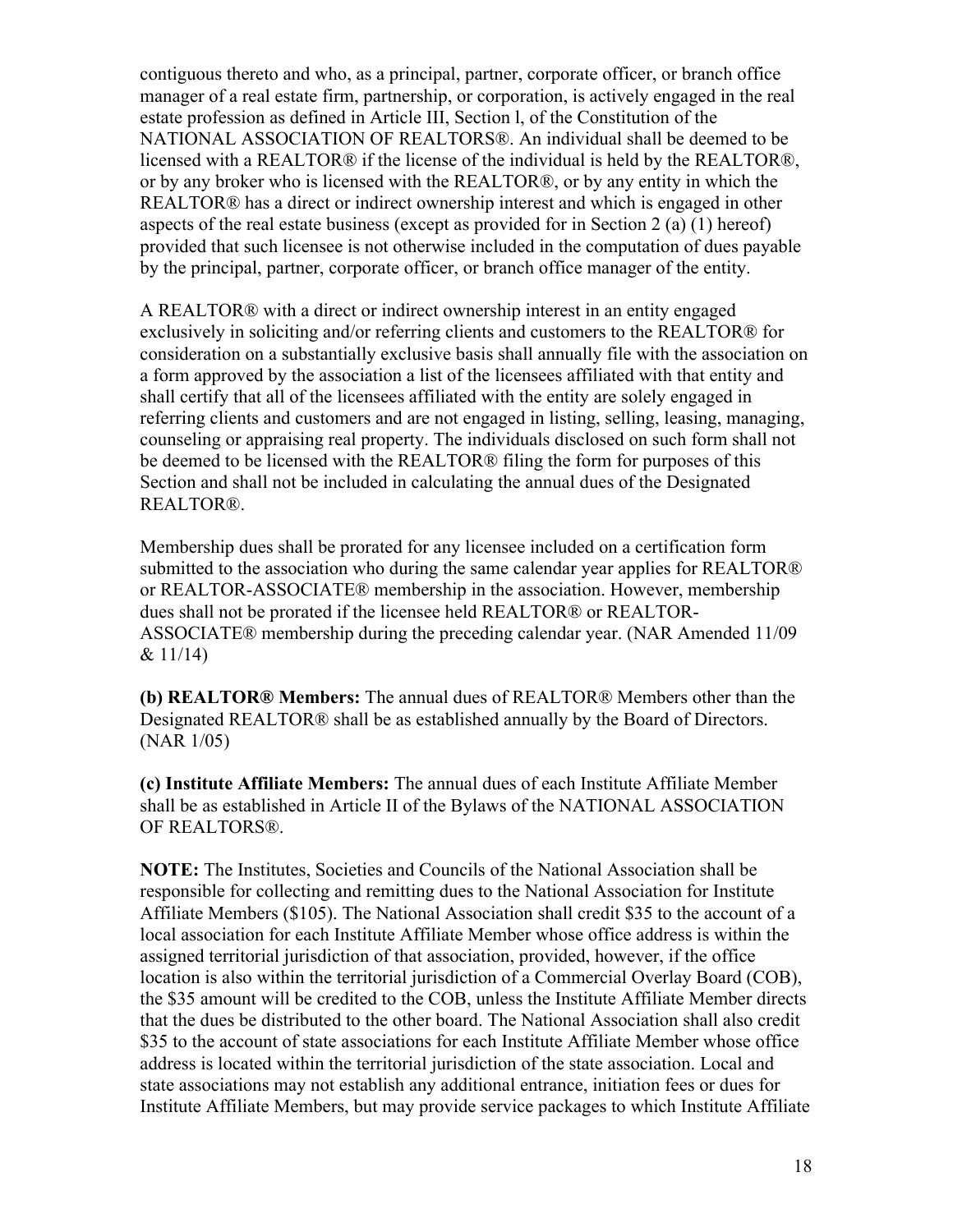Members may voluntarily subscribe. (Amended NAR 11/2013)

**(d) Affiliate Members:** The annual dues of each Affiliate Member shall be as established annually by the Board of Directors. (Amended NAR 1/05)

**(e) Public Service Members:** The annual dues of each Public Service Member shall be as established annually by the Board of Directors. (Amended NAR 1/05)

**(f) Honorary Members:** Dues payable, if any, shall be at the discretion of the Board of Directors. (Amended NAR 1/05)

**(g) Student Members:** Dues payable, if any, shall be at the discretion of the Board of Directors. (Amended NAR 1/05)

**Section 3. Dues Payable :** Dues for all members shall be payable annually in advance on the first day of January. Dues for new members shall be computed from the first day of the month in which a member is notified of election and shall be prorated for the remainder of the year. (Adopted 1/98 Amended 1/05)

(a) In the event a sales licensee or licensed or certified appraiser who holds REALTOR® membership is dropped for nonpayment of Association dues, and the individual remains with the designated REALTOR®'s firm, the dues obligation of the "designated" REALTOR® (as set forth in Article X, Section 2 (a)) will be increased to reflect the addition of a non-member licensee. Dues shall be calculated from the first day of the current fiscal year and are payable within 30 days of the notice of termination.

**Section 4. Nonpayment of Financial Obligations:** If dues, fees, fines, or other assessments including amounts owed to the Association or the Association's Multiple Listing Service are not paid within one (l) month after the due date, the nonpaying Member is subject to suspension at the discretion of the Board of Directors. Two (2) months after the due date, membership of the nonpaying Member may be terminated at the discretion of the Board of Directors. Three (3) months after the due date, membership of the nonpaying Member shall automatically terminate unless within that time the amount due is paid. However, no action shall be taken to suspend or expel a Member for nonpayment of disputed amounts until the Board of Directors has confirmed the accuracy of the amount owed. A former Member who has had his membership terminated for nonpayment of dues, fees, fines, or other assessments duly levied in accordance with the provisions of these Bylaws or the provisions of other Rules and Regulations of the Association or any of its services, departments, divisions or subsidiaries may apply for reinstatement in a manner prescribed for new applicants for membership, after making payment in full of all accounts due as of the date of termination.

**Section 5. Deposits and Expenditures:** Deposits and expenditures of funds shall be in accordance with policies established by the Board of Directors. (Amended 1/05)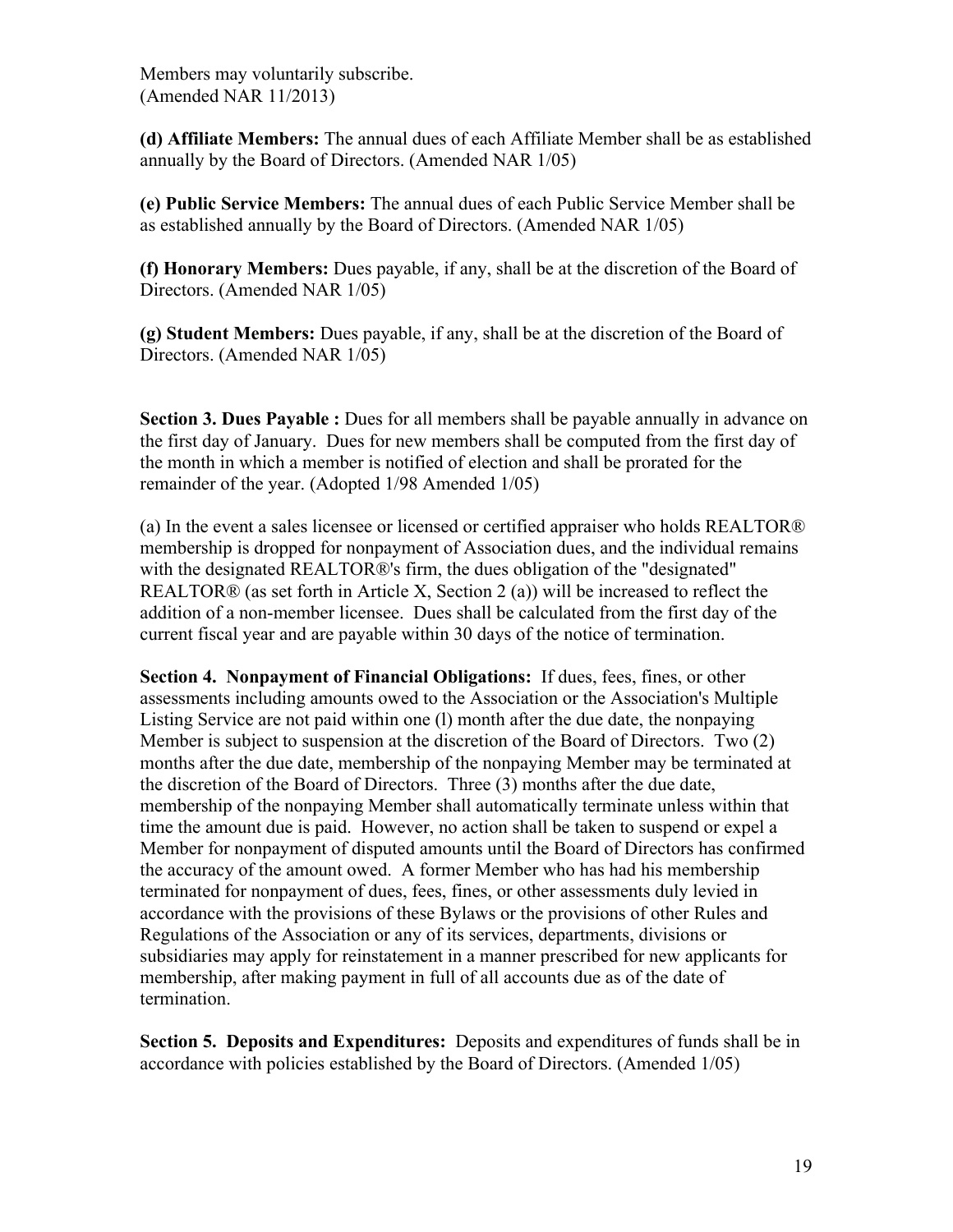**Section 6. Notice of Dues, Fees, Fines, Assessments and Other Financial Obligations of Members:** All dues, fees, fines, assessments, or other financial obligations to the Association or Association Multiple Listing Service shall be noticed to the delinquent Association Member in writing setting forth the amount owed and due date.

 **Section 7.** The dues of REALTOR® Members who are REALTOR® Emeriti (as recognized by the National Association), Past Presidents and past treasurers of the National Association or recipients of the Distinguished Service Award shall be as determined by the Board of Directors. (Amended NAR 11/2013)

NOTE: A Member Association's dues obligation to the National Association is reduced by an amount equal to the amount which the Association is assessed for a REALTOR® Member, times the number of REALTOR® Emeriti (as recognized by the National Association), Past Presidents and past treasurers of the National Association, and recipients of the Distinguished Service Award of the National Association who are REALTOR® Members of the Association. The dues obligation of such individuals to the local Association should be reduced to reflect the reduction in the Association's dues obligation to the National Association. The Association may, at its option, choose to have no dues requirement for such individuals except as may be required to meet the Association's obligation to the State Association with respect to such individuals. Member Associations should determine whether the dues payable by the Association to the State Association are reduced with respect to such individuals. It should be noted that this does not affect a "designated" REALTOR®'s dues obligation to the Association with respect to those licensees employed by or affiliated with the "designated" REALTOR® who are not Members of the local Association. (Amended NAR 11/2013)

## **Article XI - Officers and Directors:**

**Section l. Officers.** The elected officers of the Association shall be: a President, a President Elect, a Secretary, and a Treasurer. They shall be elected for terms of one year. (Amended 2/07)

**Section 2. Duties of Officers.** The duties of the officers shall be such as their titles, by general usage, would indicate and such as may be assigned to them by the Board of Directors. It shall be the particular duty of the Association Executive to keep the records of the Association and to carry on all necessary correspondence with the NATIONAL ASSOCIATION OF REALTORS® and the Florida REALTORS®. (Amended 1/05)

## **Section 3. Board of Directors:**

(a) The governing body of the Association shall be a Board of Directors consisting of the elected officers, the immediate past President of the Board and not less than 5 REALTOR® Members of the Association who will serve as Directors. Directors shall be elected to serve for terms of two (2) years, except that at organization, one-third of the elected Directors shall be elected for terms of one, two, and three years, respectively, or for lesser terms as may be necessary to complete the first fiscal year. Thereafter, as many Directors shall be elected each year as are required to fill vacancies. (Amended 9/10)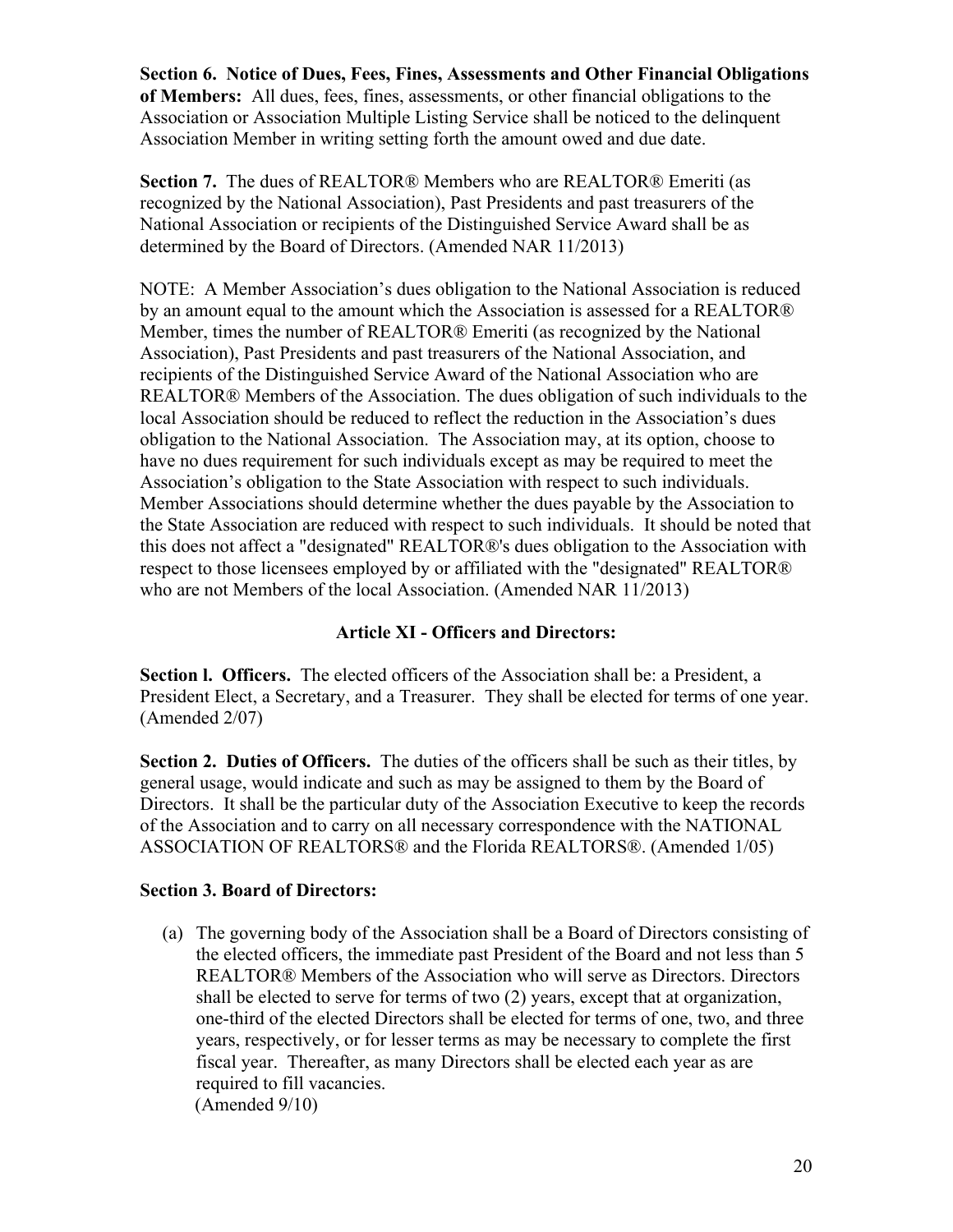(b) No Director shall serve for more than three (3) consecutive two (2) year terms. (Amended 9/12)

## **Section 4. Election of Officers and Directors:**

- (a) At least two (2) months before the annual meeting, the President, with the approval of the Board of Directors shall appoint a Nominating Committee of four (4) REALTOR® Members, one of whom shall be the immediate Past President. The President shall designate one of the committee members to act as chairman. (Amended 2/07)
- (b) The Nominating Committee shall make every reasonable effort to select at least two (2) candidates for each office, except President, and at least two (2) candidates for each Director position to be filled on the Board of Directors. The President-Elect currently serving in office will automatically ascend to the office of President. If the President-Elect is no longer serving in that capacity, the Committee shall make every reasonable effort to select two (2) candidates for the office of President. (Amended 9/12)
- (c) No more than two (2) members from one member firm, brokerage or appraisal shall be nominated either by the Nominating Committee or by petition, for election to the Board of Directors. When an elected Board of Directors member moves to a Brokerage Firm, which has two elected members, they shall serve out their term. (Amended 2/07) (NAR 2007)
- (d) The report of the Nominating Committee shall be mailed or communicated through electronic media, to each Member eligible to vote at least four (4) weeks preceding the election. (Amended 2/07)
- (e) Additional candidates for officers (including President) and Director-at-Large positions to be filled may be placed in nomination by petition signed by at least 10% of the REALTOR® Members eligible to vote as of the date the petition is filed with the Association Executive. The petition must be filed at least three (3) weeks before the election and it must contain the signature of the candidate being submitted for election, thus indicating a willingness to serve. The Association Executive shall send notice of such additional nominations to all Members eligible to vote at least two (2) weeks before the election. (Amended 2/07)
- (f) The election of Officers and Directors shall take place at the annual meeting or where permitted by law, electronically. Where permitted by state law, and in accordance with applicable state requirements, election of officers may be conducted by electronic means, in accordance with procedures established by the board of directors.
- (g) Electronic ballots shall be in the Association Office not later than 24 hours prior to the election. The ballot shall contain the names of all candidates, their firm, brokerage or appraisal affiliation and the offices for which they are nominated. (Amended 09/12)
- (h) The President, with the approval of the Board of Directors, shall appoint an Election Committee of 3 REALTOR® Member to conduct the election. In case of a tie vote, lot shall determine the issue.

 **Section 5. Vacancies:** Vacancies among the Officers and the Board of Directors may be filled by a simple majority vote of the Board of Directors until the next annual election.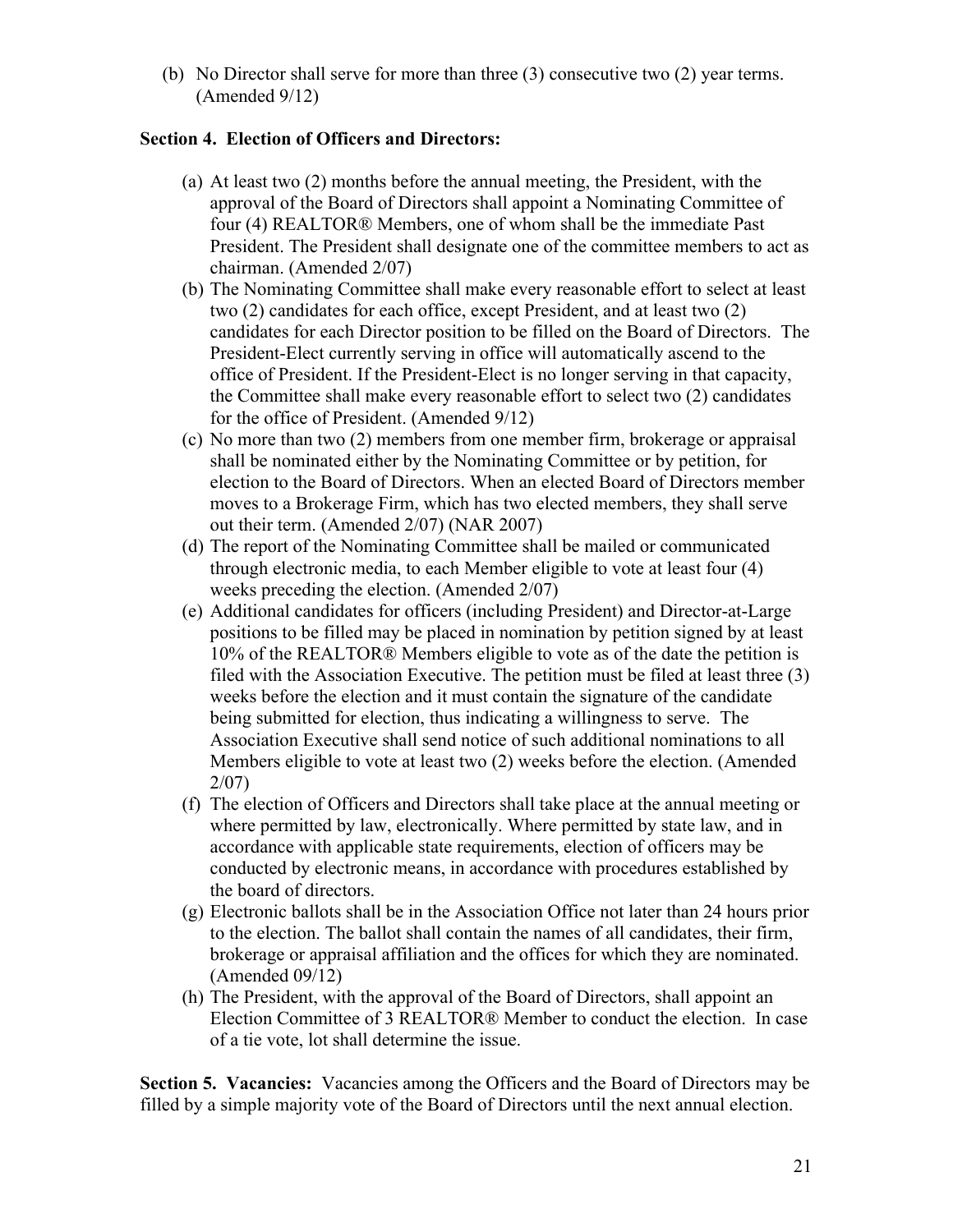**Section 6. Removal of Officers and Directors:** In the event that an Officer or Director is deemed to be incapable of fulfilling the duties for which elected, but will not resign from office voluntarily, the Officer or Director may be removed from office under the following procedure:

(a) A petition requiring the removal of an Officer or Director and signed by not less than one-third of the voting membership or a majority of all Directors shall be filed with the President, or if the President is the subject of the petition, with the next-ranking officer, and shall specifically set forth the reasons the individual is deemed to be disqualified from further service.

 shall be held, and the sole business of the meeting shall be to consider the charge against (b) Upon receipt of the petition, and not less than twenty (20) days or more than fortyfive (45) days thereafter, a special meeting of the voting membership of the Association the Officer or Director, and to render a decision on such petition.

(c) The special meeting shall be noticed to all voting Members at least ten (l0) days prior to the meeting, and shall be conducted by the President of the Association unless the President's continued service in office is being considered at the meeting. In such case, the next-ranking officer will conduct the meeting of the hearing by the Members. Provided a quorum is present, a three-fourths vote of Members present and voting shall be required for removal from office.

**Section 7. Association Executive:** There shall be an Association Executive, appointed by the Board of Directors, who shall be the chief administrative officer of the Board. The Association Executive shall have the authority to hire, supervise, evaluate and terminate other staff, if any, and shall perform such other duties as prescribed by the Board of Directors. (Adopted 1/05)

#### **Article XII- Meetings:**

#### **Section l. Meetings:**

- a) Regular meetings of the Association shall be held two times each year. (Amended 1/05)
- b) The second regular meeting in a year shall be known as the annual meeting and shall be for the purpose of electing officers and directors and for conducting other association business.
- c) Special meetings may be called by the president or upon the written request of a majority of the members eligible to vote.

#### **Section 2. Meetings of Directors:**

(a) The Board of Directors shall designate a regular time and place of meetings.

(b) Absence from three (3) regular meetings without an excuse deemed valid by the board of directors shall be construed as resignation. A quorum for the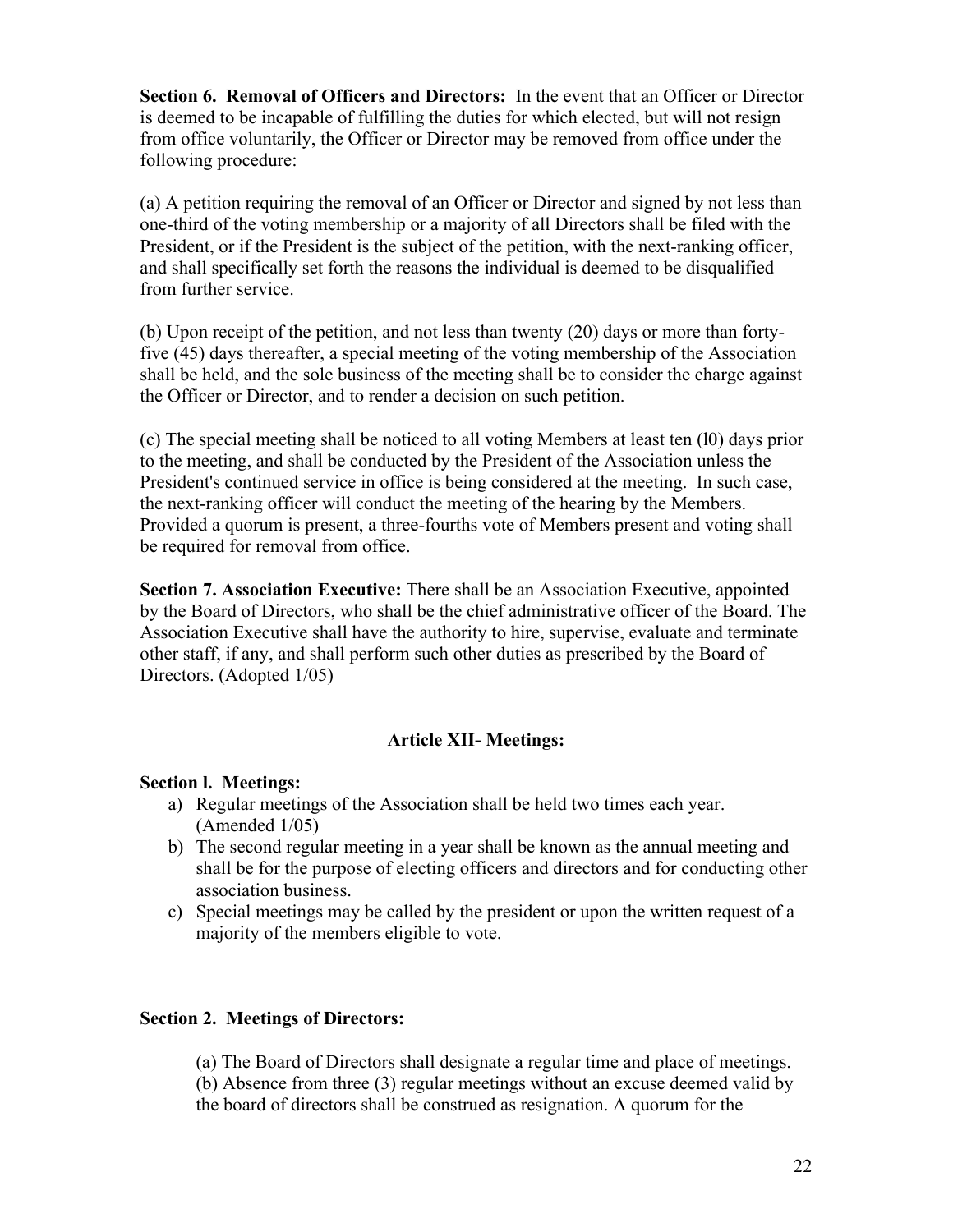transaction of business shall be a majority of the board of directors, except as may otherwise be required by state law. (Amended NAR 5/2013)

**Section 3. Notice of Meetings:** Written notice shall be given to every Member entitled to participate in the meeting at least one (l) week preceding all meetings. If a special meeting is called, a statement of the purpose of the meeting shall accompany it.

## **Section 4. Quorum:**

- (a) A quorum for the transaction of business at general and /or special meetings of the membership shall consist of 20% of the Members eligible to vote, except as may otherwise be required by state law. (Amended NAR 05/2013)
- (b) A quorum for the Board of Directors for the transaction of business shall consist of a majority of the Board of Directors. (Amended 2/07)
- (c) Members may vote in writing in advance of General Membership meetings on any issue published by the Board of Directors on a ballot for advanced voting. Advanced votes may be delivered by hand, mail, delivery service, fax or by electronic means and must be received by the deadline set by the Board of Directors in the advance ballot. Advanced ballots will be considered for a quorum. (Amended 2/07)

**Section 5. Electronic Transaction of Business:** To the fullest extent permitted by law, the Board of Directors or Membership may conduct business by electronic means. (Amended 2/07)

**Section 6. Action Without Meeting:** Unless specifically prohibited by the Articles of Incorporation, any action required or permitted to be taken at a meeting of the Board of Directors may be taken without a meeting if consent in writing, setting forth the action so taken, shall be signed by all of the Directors. The consent shall be evidenced by one or more written approvals, each of which sets forth the action taken and bears the signature of one or more Directors. All the approvals evidencing the consent shall be delivered to the Association Executive to be filed in the corporate records. The action taken shall be effective when all of the Directors have approved the consent unless the consent specifies a different effective date. (Amended 2/07)

## **Article XIII - Committees**

**Section l. Standing Committees.** The President shall appoint from among the REALTOR® Members, subject to confirmation by the Board of Directors, the following standing committees: (Amended 2/07)

| Professional Standards | Government Affairs              | Public Relations |
|------------------------|---------------------------------|------------------|
| Education              | Finance                         | Grievance        |
| Hospitality            | <b>Multiple Listing Service</b> |                  |

**Section 2. Special Committees:** The President shall appoint, subject to confirmation by the Board of Directors, special committees as deemed necessary.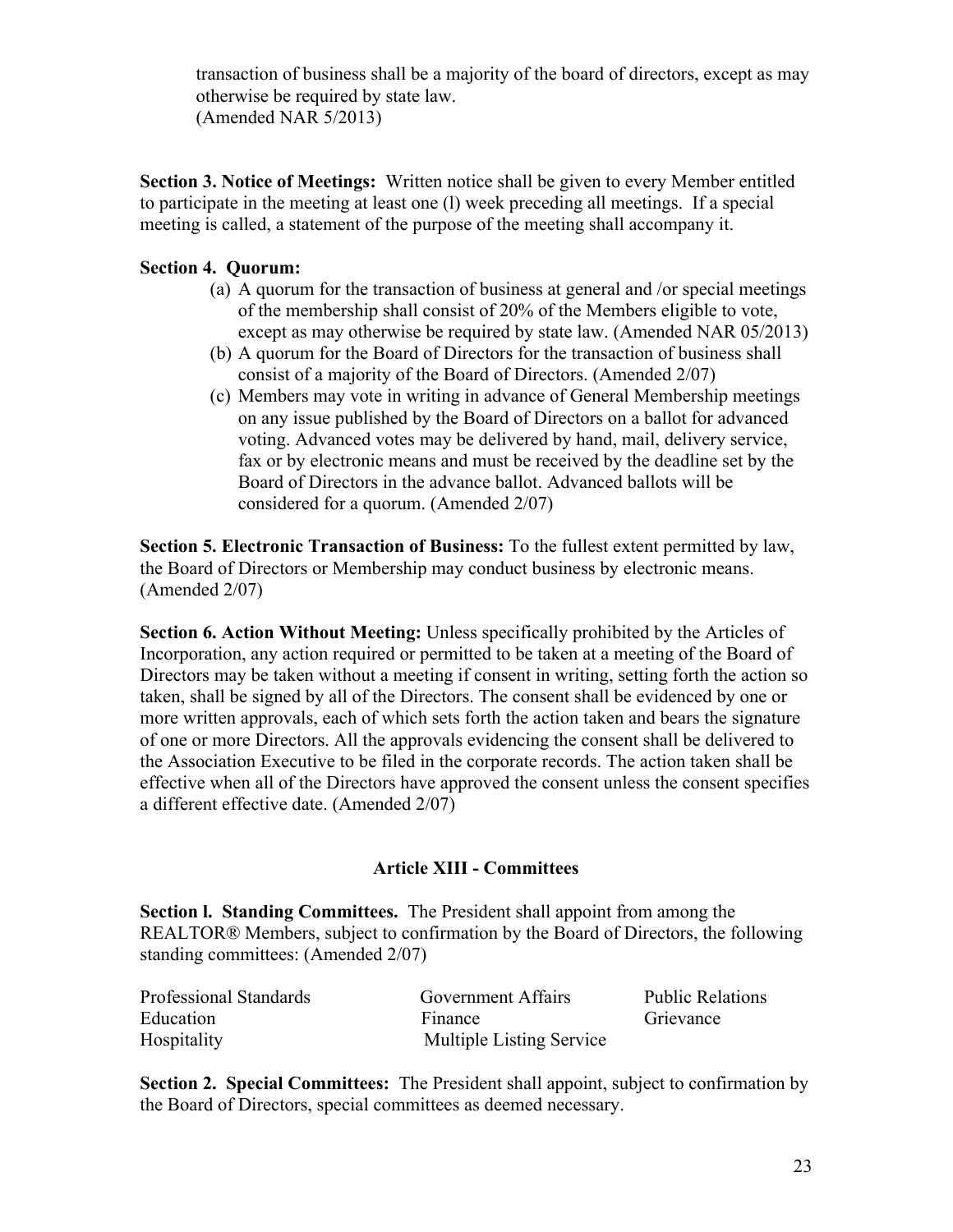**Section 3. Organization:** All committees shall be of such size and shall have duties, functions, and powers as assigned by the President or the Board of Directors except as otherwise provided in these Bylaws.

**Section 4. President:** The President shall be an ex-officio member of all standing committees and shall be notified of their meetings.

**Section 5. Action Without Meeting:** Any Committee may act by unanimous consent in writing without a meeting. The consent shall be evidenced by one or more written approvals, each of which sets forth the action taken and bears the signature of one or more members of the Committee. (Adopted 1/05)

**Section 6. Attendance by Telephone:** The Board of Directors or Members of a Committee may participate in any meeting through the use of a conference telephone or similar communication equipment by means of which all persons participating in the meeting can hear each other. Such participation shall be at the discretion of the President and shall constitute presence at the meeting. (Adopted 1/05)

## **Article XIV - Fiscal and Elective Year**

**Section l.** The fiscal year of the Board shall be January 1 to December 31. (Amended 1/05) **Section II.** The elective year of the Board shall be January 1 to December 31. (Adopted 1/05)

#### **Article XV - Rules of Order**

 **Section l. Robert's Rules of Order**, latest edition, shall be recognized as the authority governing the meetings of the Association, its Board of Directors, and committees, in all instances wherein its provisions do not conflict with these Bylaws.

#### **Article XVI - Amendments:**

 proposed amendment or amendments shall be plainly stated in the call for the meeting. **Section 1**. These Bylaws may be amended by the majority vote of the Members qualified to vote at any meeting at which a quorum is present, provided the substance of such Members may vote in advance of the meeting on a ballot for advanced voting. Advanced votes may be delivered by hand, mail, delivery service, fax or by electronic means and must be received by the deadline set by the Board of Directors in the advance ballot. Advanced ballots will be considered for a quorum. The board of directors may, at any regular or special meeting of the board of directors at which a quorum is present, approve amendments to the Bylaws which are mandated by NAR policy.

**Section 2**. Notice of all meetings at which amendments are to be considered shall be mailed to every member eligible to vote at least one (l) week prior to the meeting.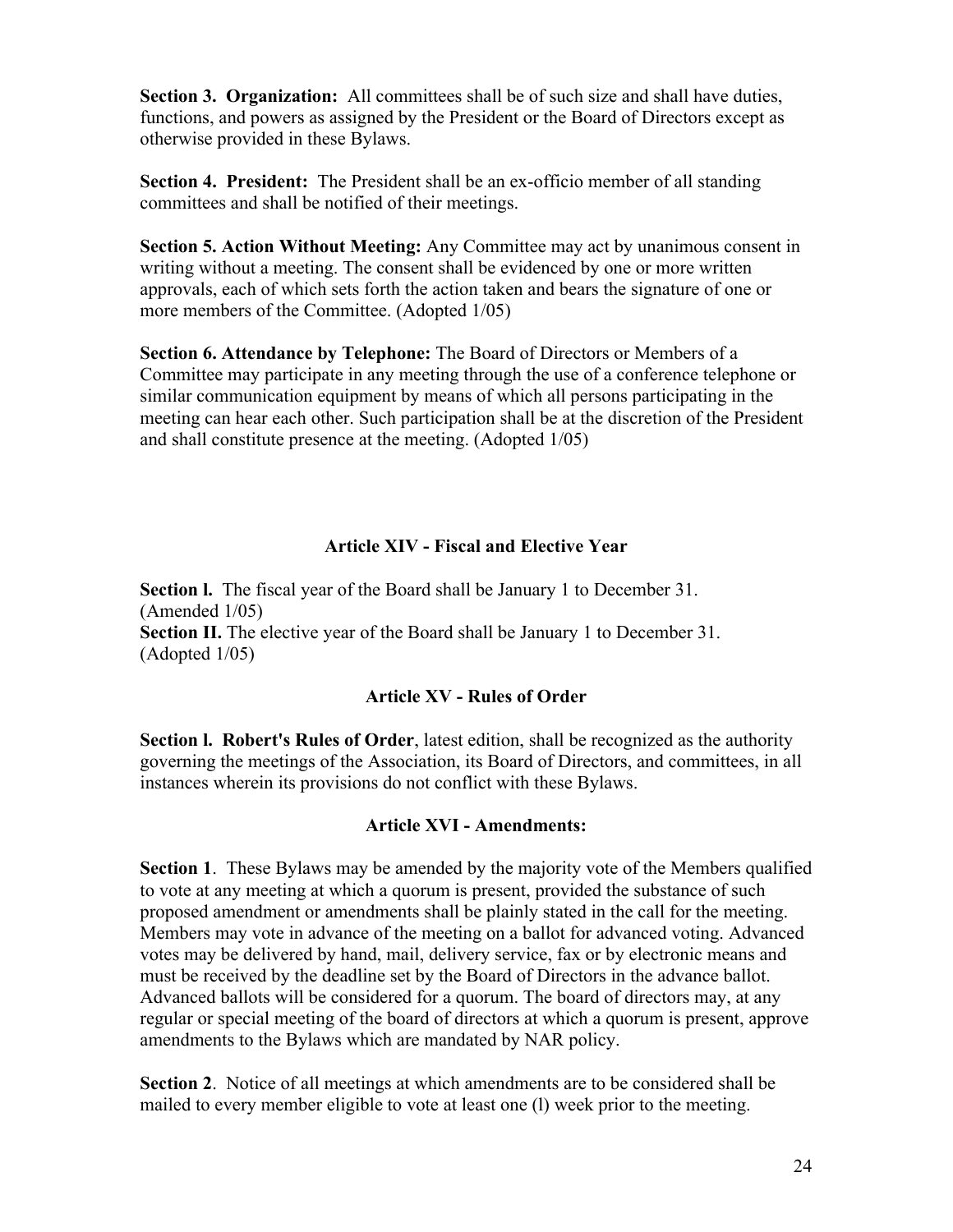**Section 3**. Amendments to these Bylaws affecting the admission or qualification of REALTOR® and Institute Affiliate Members, the use of the terms REALTOR® and REALTORS®, or any alteration in the territorial jurisdiction of the Association shall become effective upon their approval as authorized by the Board of Directors of the NATIONAL ASSOCIATION OF REALTORS®.

#### **Article XVII - Dissolution**

**Section I.** Upon the dissolution of this Association, the Board of Directors, after providing for the payment of all obligations, shall distribute any remaining assets to the Florida REALTORS® or, within its discretion, to any other non-profit tax exempt organization.

#### **Article XVIII - Multiple Listing**

**Section l. Authority:** The Association of REALTORS® shall maintain for the use of its Members a Multiple Listing Service which shall be subject to the Bylaws of the Association of REALTORS® and such rules and regulations as may be hereinafter adopted.

**Section 2. Purpose:** A Multiple Listing Service a means by which authorized Participants make blanket unilateral offers of compensation to other Participants (acting as subagents, buyer agents, or in other agency or non-agency capacities defined by law); by which cooperation among participants is enhanced; by which information is accumulated and disseminated to enable authorized Participants to prepare appraisals analysis, and other valuations of real property for bona fide clients and customers; by which Participants engaging in real estate appraisal contribute to common data bases; and is a facility for the orderly correlation and dissemination of listing information so participants that they may better serve their clients and the public. Entitlement to compensation is determined by the cooperating broker's performance as a procuring cause of the sale (or lease).

**Section 3. Participation:** Any REALTOR® Member of this or any other Association who is a principal, partner, or corporate officer, or branch manager acting on behalf of the principal, without further qualification, shall be eligible to participate in Multiple Listing upon agreeing in writing to conform to the rules and regulations thereof and to pay the costs incidental thereto. \* However, under no circumstances is any individual or firm, regardless of membership status, entitled to Multiple Listing Service "membership" or "participation" unless they hold a current, valid Florida real estate broker's license and offer or accept compensation to and from other Participants or are licensed or certified by an appropriate Florida state regulatory agency to engage in the appraisal of real property.\*\* Use of information developed by or published by an Association Multiple Listing Service is strictly limited to the activities authorized under a Participant's licensure(s) or certification and unauthorized uses are prohibited. Further, none of the foregoing is intended to convey "participation" or "membership" or any right of access to information developed by or published by an Association Multiple Listing Service where access to such information is prohibited by law. (Amended 11/08 NAR)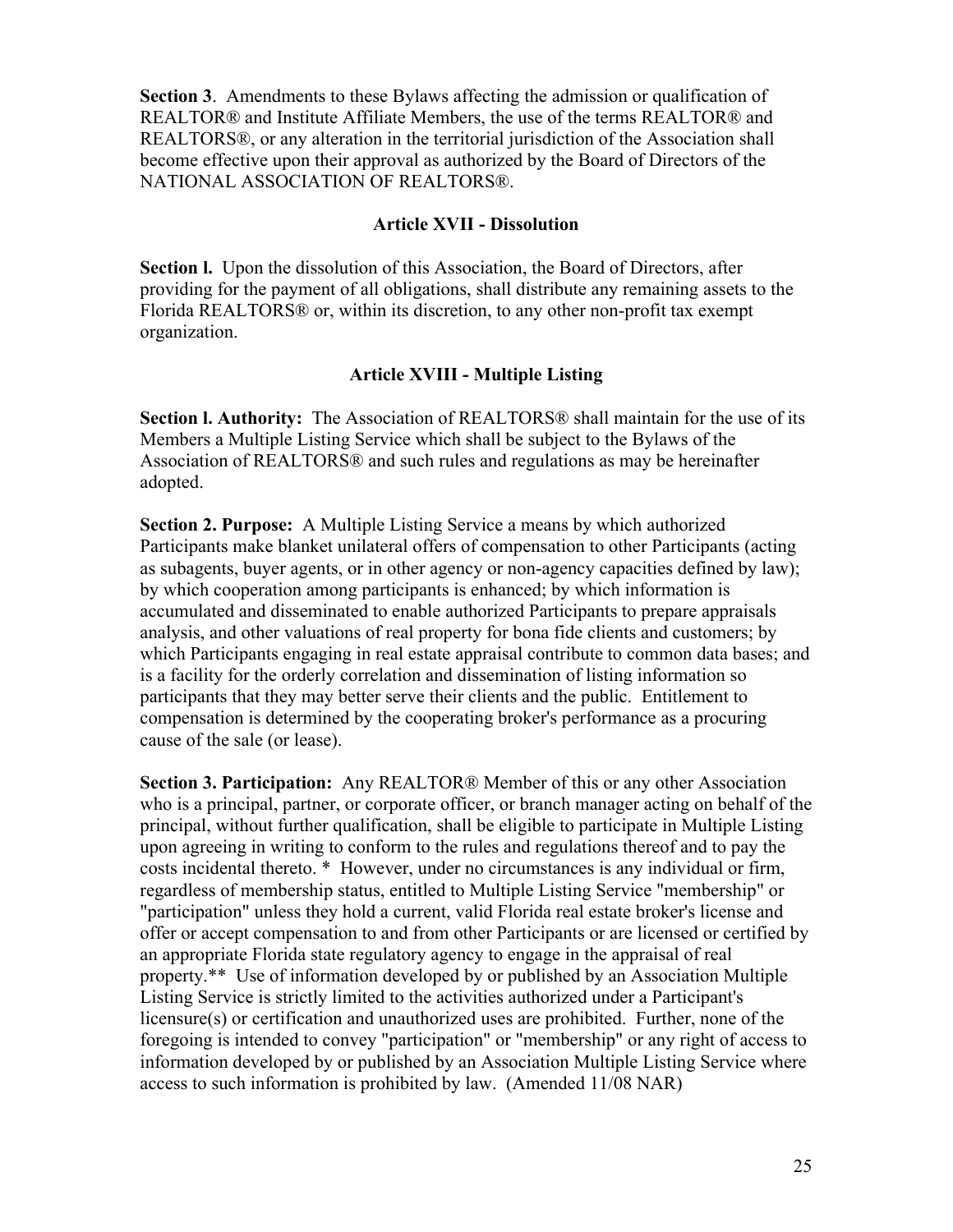Note: Mere possession of a broker's license is not sufficient to qualify for MLS participation. Rather, the requirement that an individual or firm 'offers or accepts cooperation and compensation' means that the Participant actively endeavors during the operation of its real estate business to list real property of the type listed on the MLS and/or to accept offers of cooperation and compensation made by listing brokers or agents in the MLS. "Actively" means on a continual and on-going basis during the operation of the Participant's real estate business. The "Actively" requirement is not intended to preclude MLS participation by a Participant or potential Participant that operates a real estate business on a part time, seasonal, or similarly time-limited basis or that has its business interrupted by periods of relative inactivity occasioned by market conditions. Similarly, the requirement is not intended to deny MLS participation to a Participant or potential Participant who has not achieved a minimum number of transactions despite good faith efforts. Nor is it intended to permit an MLS to deny participation based on the level of service provided by the Participant or potential Participant as long as the level of service satisfies state law.

The key is that the Participant or potential Participant actively endeavors to make or accept offers of cooperation and compensation with respect to properties of the type that are listed on the MLS in which participation is sought. This requirement does not permit an MLS to deny participation to a Participant or potential Participant that operates a Virtual Office Website ("VOW") (including a VOW that the Participant uses to refer customers to other Participants) if the Participant or potential Participant actively endeavors to make or accept offers of cooperation and compensation. An MLS may evaluate whether a Participant or potential Participant "actively endeavors during the operation of its real estate business" to "offer or accept cooperation and compensation" only if the MLS has a reasonable basis to believe that the Participant or potential Participant is in fact not doing so. The membership requirement shall be applied on a nondiscriminatory manner to all Participants and potential Participants. (Adopted 11/08 NAR)

Non-REALTOR® Participation - A nonmember applicant for MLS participation who is a principal, partner, corporate officer, or branch office manager acting on behalf of a principal, shall supply evidence satisfactory to the Membership Committee that he has no record of recent or pending bankruptcy; has no record of official sanctions involving unprofessional conduct; agrees to complete a course of instruction (if any) covering the MLS rules and regulations and computer training related to MLS information entry and retrieval, and shall pass such reasonable and non-discriminatory written examination thereon as may be required by the MLS; and shall agree that if elected as a Participant, he will abide by such rules and regulations and pay the MLS fees and dues, including the nonmember differential (if any), as from time to time established. Under no circumstances is any individual or firm entitled to MLS participation or membership unless they hold a current, valid Florida real estate broker's license and offer or accept offer or accept compensation to and from other Participants, or are licensed or certified by an appropriate Florida state regulatory agency to engage in the appraisal of real property. Use of information developed by or published by an Association Multiple Listing Service is strictly limited to the activities authorized under a Participant's licensure(s) or certification and unauthorized uses are prohibited. Further, none of the foregoing is intended to convey participation or membership or any right of access to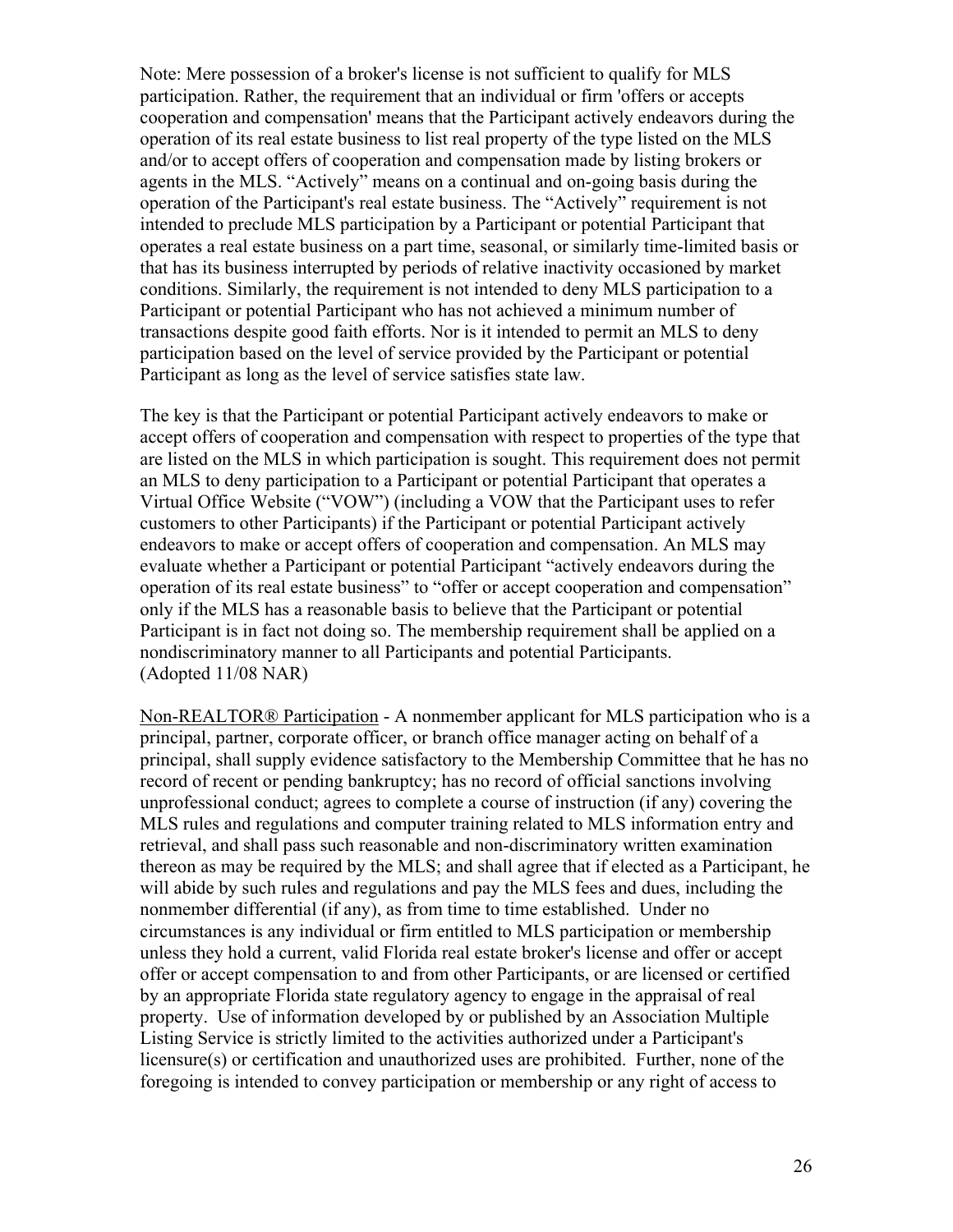information developed by or published by an Association Multiple Listing Service where access to such information is prohibited by law. (Amended 11/08 NAR)

Note: Mere possession of a broker's license is not sufficient to qualify for MLS participation. Rather, the requirement that an individual or firm 'offers or accepts cooperation and compensation' means that the Participant actively endeavors during the operation of its real estate business to list real property of the type listed on the MLS and/or to accept offers of cooperation and compensation made by listing brokers or agents in the MLS. "Actively" means on a continual and on-going basis during the operation of the Participant's real estate business. The "Actively" requirement is not intended to preclude MLS participation by a Participant or potential Participant that operates a real estate business on a part time, seasonal, or similarly time-limited basis or that has its business interrupted by periods of relative inactivity occasioned by market conditions. Similarly, the requirement is not intended to deny MLS participation to a Participant or potential Participant who has not achieved a minimum number of transactions despite good faith efforts. Nor is it intended to permit an MLS to deny participation based on the level of service provided by the Participant or potential Participant as long as the level of service satisfies state law.

The key is that the Participant or potential Participant actively endeavors to make or accept offers of cooperation and compensation with respect to properties of the type that are listed on the MLS in which participation is sought. This requirement does not permit an MLS to deny participation to a Participant or potential Participant that operates a Virtual Office Website ("VOW") (including a VOW that the Participant uses to refer customers to other Participants) if the Participant or potential Participant actively endeavors to make or accept offers of cooperation and compensation. An MLS may evaluate whether a Participant or potential Participant "actively endeavors during the operation of its real estate business" to "offer or accept cooperation and compensation" only if the MLS has a reasonable basis to believe that the Participant or potential Participant is in fact not doing so. The membership requirement shall be applied on a nondiscriminatory manner to all Participants and potential Participants. (Adopted 11/08 NAR)

\*Any applicant for MLS participation and any licensee (including licensed or certified appraisers) affiliated with an MLS Participant who has access to and use of MLSgenerated information shall complete an orientation program of no more than eight (8) classroom hours devoted to the MLS rules and regulations and computer training related to MLS information entry and retrieval within sixty (60) days after access has been provided. (Adopted 2005)

NOTE: Associations are not required to establish prerequisites for MLS participation beyond holding REALTOR® (principal) membership in an Association. However, if the Association wishes to establish these requirements for MLS participation or for access to MLS-generated information, the requirement of attendance at an orientation program is the most rigorous requirement that may be established.

\*\* Generally, Associations of REALTORS®, when there is more than one principal in a real estate firm, define the chief principal officer of the firm as the MLS "Participant". If each principal is defined as a "Participant," then each shall have a separate vote on MLS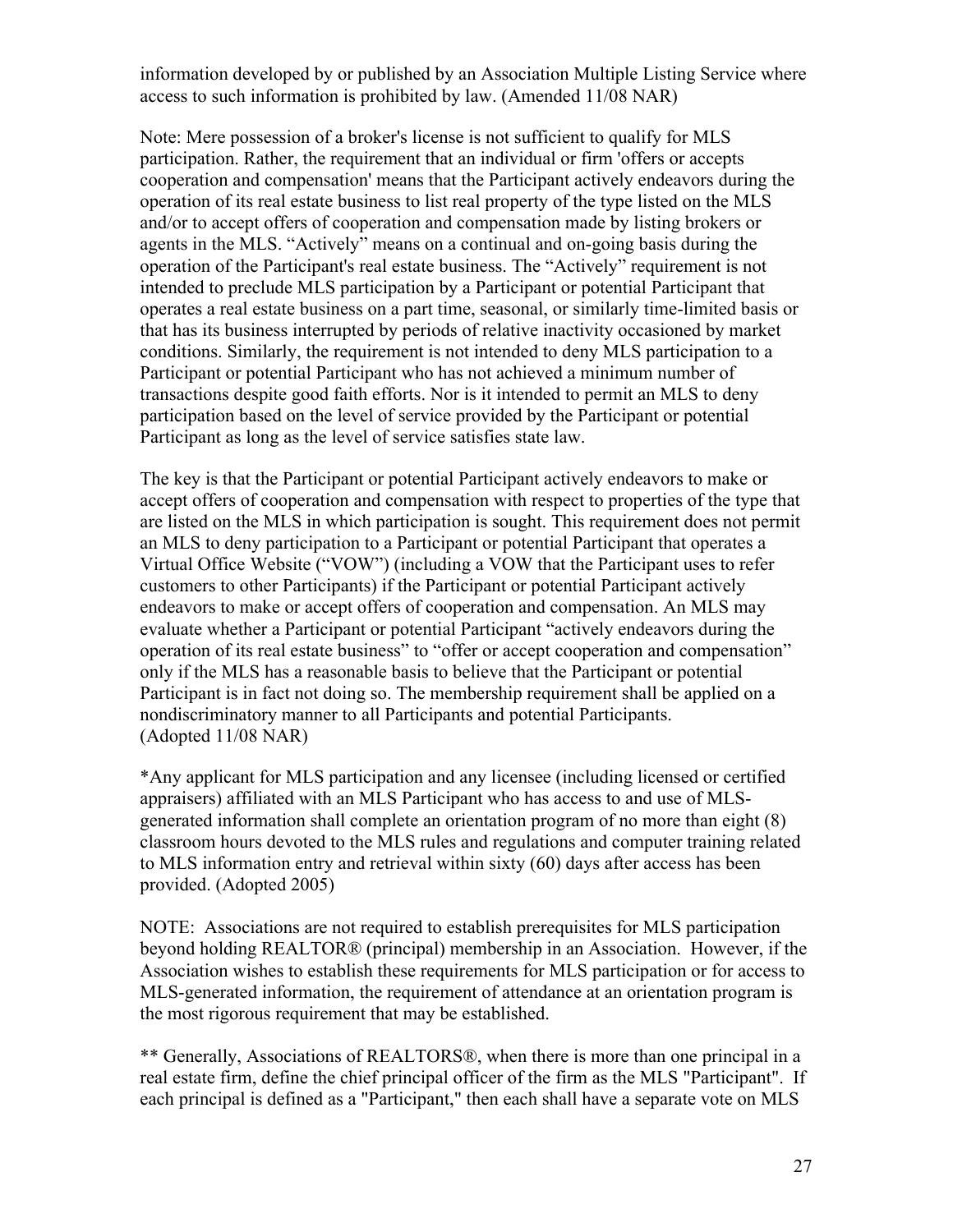matters. Brokers or salespersons other than principals are not considered "Participants" in the Service, but have access to and use of the Service through the principal(s) with whom they are affiliated.

The Membership Committee shall also consider the following when determining a nonmember applicant's qualifications for MLS participation or membership:

- 1) All final findings of Code of Ethics violations and violations of other membership duties in any other association within the past three (3) years
- 2) Pending ethics complaints (or hearings)
- 3) Unsatisfied discipline pending
- 4) Pending arbitration requests (or hearings)
- 5) Unpaid arbitration awards or unpaid financial obligations to any other Association or Association MLS (Amended 1/2009)

**Section 4. Supervision:** The activity shall be operated under the supervision of the Multiple Listing Committee, in accordance with the rules and regulations, subject to approval of the Board of Directors of the Association of REALTORS®.

**Section 5. Appointment of Committee:** The President shall appoint, subject to the confirmation of the Board of Directors, a Multiple Listing Committee of 5 REALTOR® members. All members of the Committee shall be Participants in Multiple Listing except, at the option of the local Association, REALTORS® (where applicable) affiliated with Participants may be appointed to serve in such numbers as determined by the local Association. The Committee members so named shall serve a one year term. The Committee shall select its Chairperson from among the members thereof. The chairperson my also be designated by the President.

**Section 6. Vacancies:** Vacancies in unexpired terms shall be filled as in the case of original appointees.

**Section 7 - Attendance:** Any Committee member who fails to attend three (3) consecutive regular or special meetings of the Committee, without excuse acceptable to the Chairperson of the Committee, shall be deemed to have resigned from the Committee and the vacancy shall be filled as herein provided for original appointees.

**Section 8 - Subscribers.** Subscribers (or users) of the MLS include non-principal brokers, sales associates, and licensed and certified appraisers affiliated with Participants. Subscribers also include affiliated unlicensed administrative and clerical staff, personal assistants, and individuals seeking licensure or certification as real estate appraisers who are under the direct supervision of an MLS Participant or the Participant's licensed designee.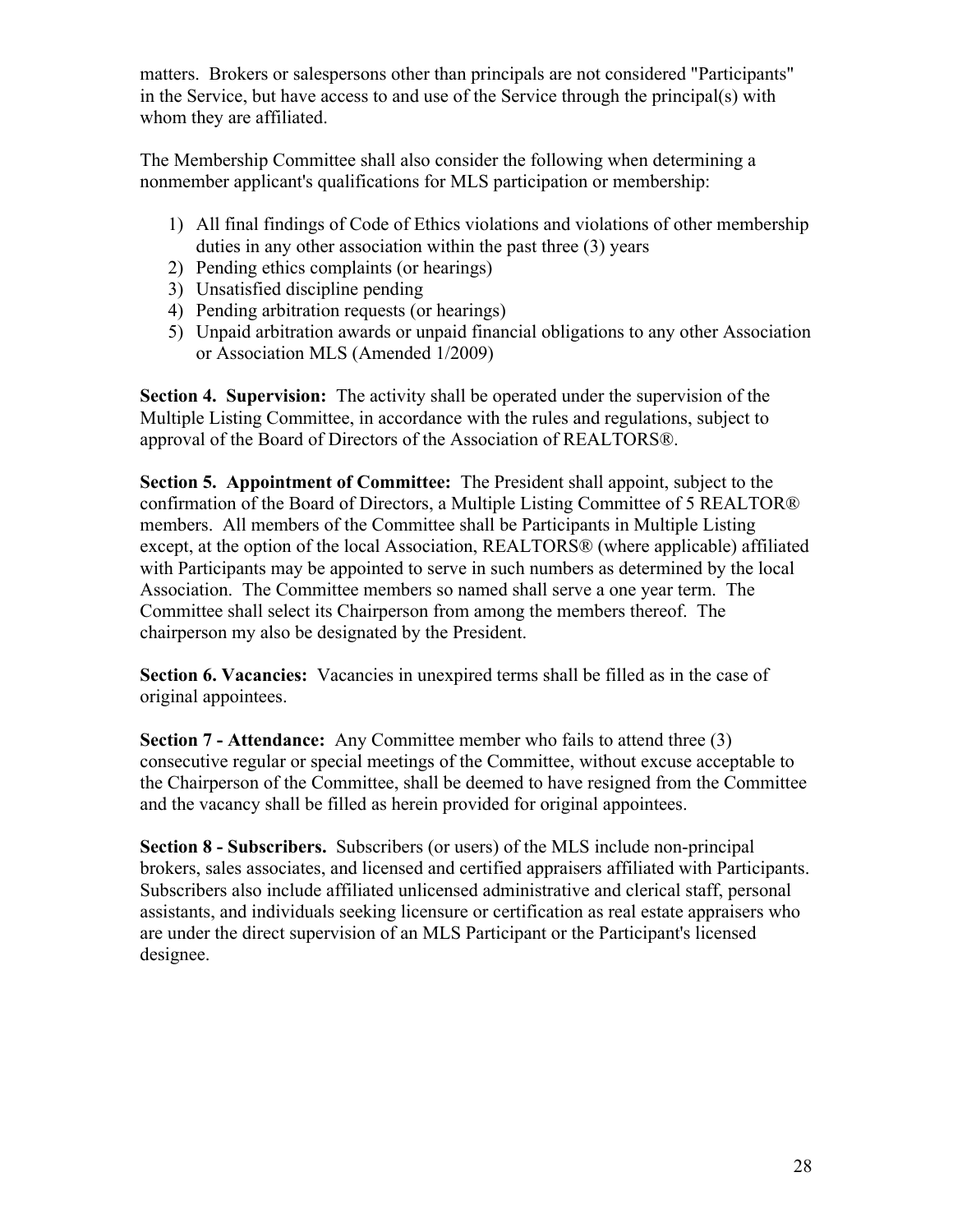## **Membership Policy Statements Approved by the Board of Directors NATIONAL ASSOCIATION OF REALTORS®**

(The following policy statements are informational, and not part of the Bylaws.)

## **Statements of Membership Policy Related to Implementation of Board of Choice**

That, effective upon approval by the Board of Directors, the following statements of membership policy and amendments to the Model Association Bylaws to implement the board of choice proposal be adopted.

1. The primary board of affiliation elected by a REALTOR® must be in the state where the REALTOR® is licensed and maintains his/her principal place of business. Licensees affiliated with a REALTOR® firm may choose as their "primary" association any association in the state where the firm maintains a "Designated" REALTOR®.

2. Membership shall be available in a secondary board on terms and conditions no more stringent than the requirements established in the association's Bylaws for REALTOR® membership. The privileges of membership shall be the same including the right to vote and hold office. Membership will be granted to individuals who hold REALTOR® or REALTOR-ASSOCIATE® membership in their primary association without any requirement that the Designated REALTOR® they are licensed or affiliated with hold membership in the secondary association. However, MLS services will only be available if the Designated REALTOR® participates in the MLS. Association dues shall not include a national allocation since NAR dues have been paid through the member's primary association. A state allocation may only be included if the member's primary association is located in a different state.

3. REALTORS® shall be entitled to purchase services from associations other than their primary association without the necessity of holding membership in those associations. The individual associations will determine Service fees. However, the board may require that a REALTOR® (principal) be licensed in the state as a condition of MLS participation. (Adopted 2/94; Amended 11/96)

## **Concerning Board of Choice Across State Lines**

That the membership choices currently provided under Association of Choice be expanded across state lines as follows:

Members may join a primary association across contiguous state lines. State association membership would be in the state where primary association membership is held. To become effective July 1, 1996, with optional local association adoption sooner. (Adopted 11/95)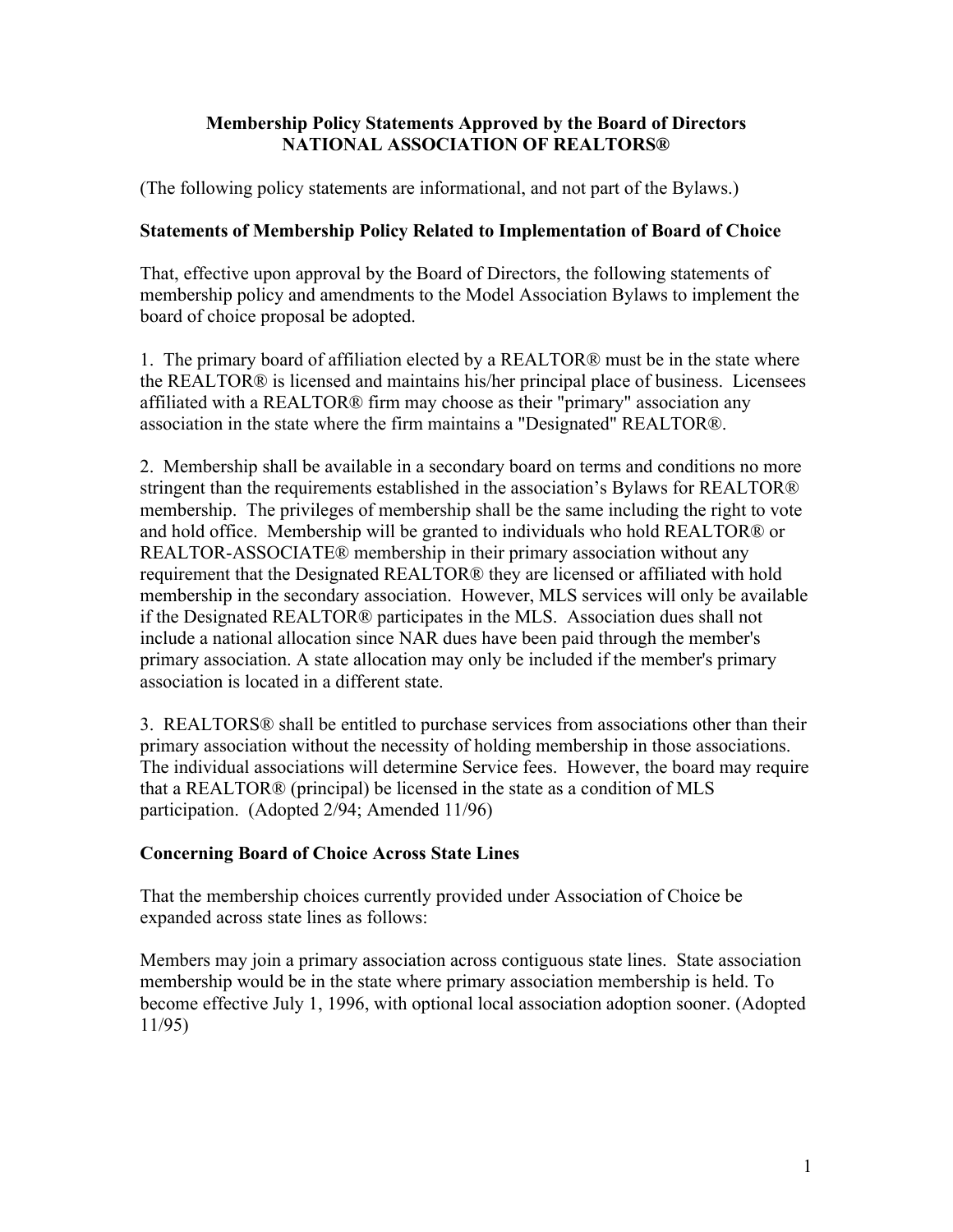## **Portability of Membership Records (Files)**

In order to facilitate timely processing of applications for membership and to assist associations in determining an applicant's qualification for REALTOR® membership, associations shall, based on a request from another association, share information about current or former members. Minimum "core" member information shall include:

1. Previous applications for membership

2. All final findings of Code of Ethics violations and violations of other membership duties within the past three (3) years (when available)

3. Pending complaints alleging violations of the Code of Ethics or alleging violations of other membership duties

- 4. Incomplete or (pending) disciplinary measures
- 5. Pending arbitration requests (or hearings)
- 6. Unpaid arbitration awards or unpaid financial obligations to the association or its MLS

An association may, at its discretion, consider information received from other associations when determining whether an applicant satisfies the association's membership requirements as established in the association's bylaws (not to exceed NAR's Membership Qualification Criteria). (Adopted 2/96)

## **Clarification of the Term "Principal"**

The term "principal" as used in the NAR Constitution and Bylaws and in other relevant policies, includes licensed or certified individuals who are sole proprietors, partners in a partnership, officers or majority shareholders of a corporation, or office managers (including branch office managers) acting on behalf of principals of a real estate firm. (Adopted 11/96)

#### **Secondary Membership in a Board/Association**

When a member has joined a primary association and paid local, state, and national dues, secondary membership may be held in a local association in another state (provided the applicant meets all of the qualifications for membership) without holding membership in that state association, or alternatively, secondary membership may be held directly in the state association without holding membership in a local association in that state. (Adopted 11/96)

## **Membership Requirements Related to Multiple Office Locations**

When considering an applicant for REALTOR<sup>®</sup> membership who is a principal in a real estate firm, associations have an obligation to determine that all of the principals of the real state firm who are actively engaged in the real estate business in the state are either applying for or already hold REALTOR® membership (or Institute Affiliate membership, if applicable) in an association. (Adopted 11/96)